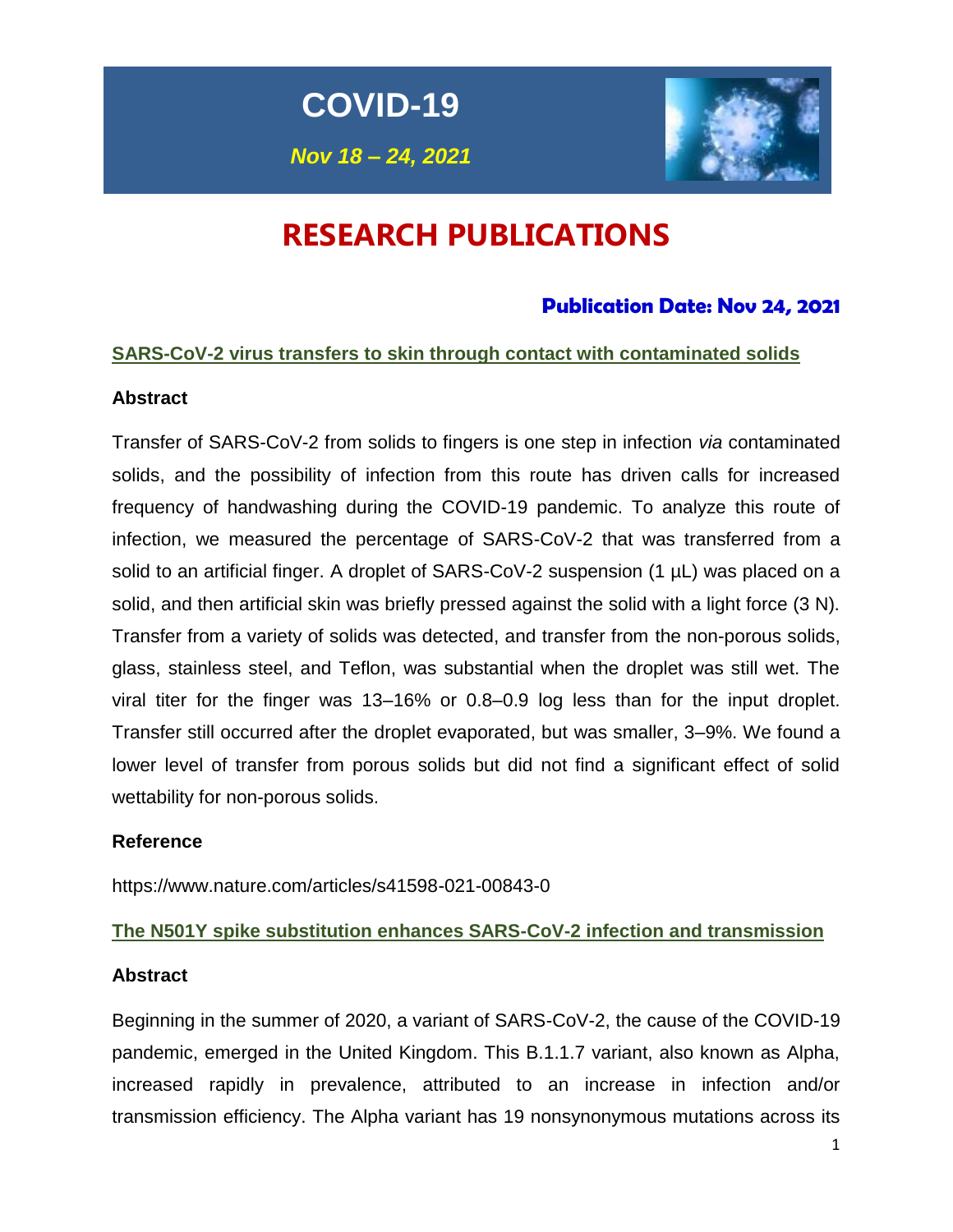viral genome, including 8 substitutions or deletions in the spike protein, which interacts with cellular receptors to mediate infection and tropism. Here, using a reverse genetics approach, we show that, of the 8 individual spike protein substitutions, only N501Y exhibited consistent fitness gains for replication in the upper airway in the hamster model as well as primary human airway epithelial cells. The N501Y substitution recapitulated the phenotype of enhanced viral transmission seen with the combined 8 Alpha spike mutations, suggesting it is a major determinant of increased transmission of this variant. Mechanistically, the N501Y substitution improved the affinity of the viral spike protein for cellular receptors. As suggested by its convergent evolution in Brazil, South Africa, and elsewhere, our results indicate that N501Y substitution is a major adaptive spike mutation of major concern.

#### **Reference**

https://www.nature.com/articles/s41586-021-04245-0

### **Correlates of neutralizing/SARS-CoV-2-S1-binding antibody response with adverse effects and immune kinetics in BNT162b2-vaccinated individuals**

#### **Abstract**

While mRNA vaccines against SARS-CoV-2 are exceedingly effective in preventing symptomatic infection, their immune response features remain to be clarified. In the present prospective study, 225 healthy individuals in Japan, who received two BNT162b2 doses, were enrolled. Correlates of BNT162b2-elicited SARS-CoV-2 neutralizing activity (50% neutralization titer: NT50; assessed using infectious virions) with various determinants were examined and the potency of sera against variants of concerns was determined. Significant rise in NT50s was seen in sera on day 28 post-1st dose. A moderate inverse correlation was seen between NT50s and ages, but no correlation seen between NT50s and adverse effects. NT50s and SARS-CoV-2-S1 binding-IgG levels on day 28 post-1st dose and pain scores following the 2nd dose were greater in women than in men. The average half-life of NT50s was ~ 68 days, and 23.6% (49 out of 208 individuals) failed to show detectable neutralizing activity on day 150. While sera from elite-responders (NT50s > 1,500: the top 4% among the participants) potently to moderately blocked all variants of concerns examined, some sera with low NT50s failed to block the B.1.351-beta strain. Since BNT162b2-elicited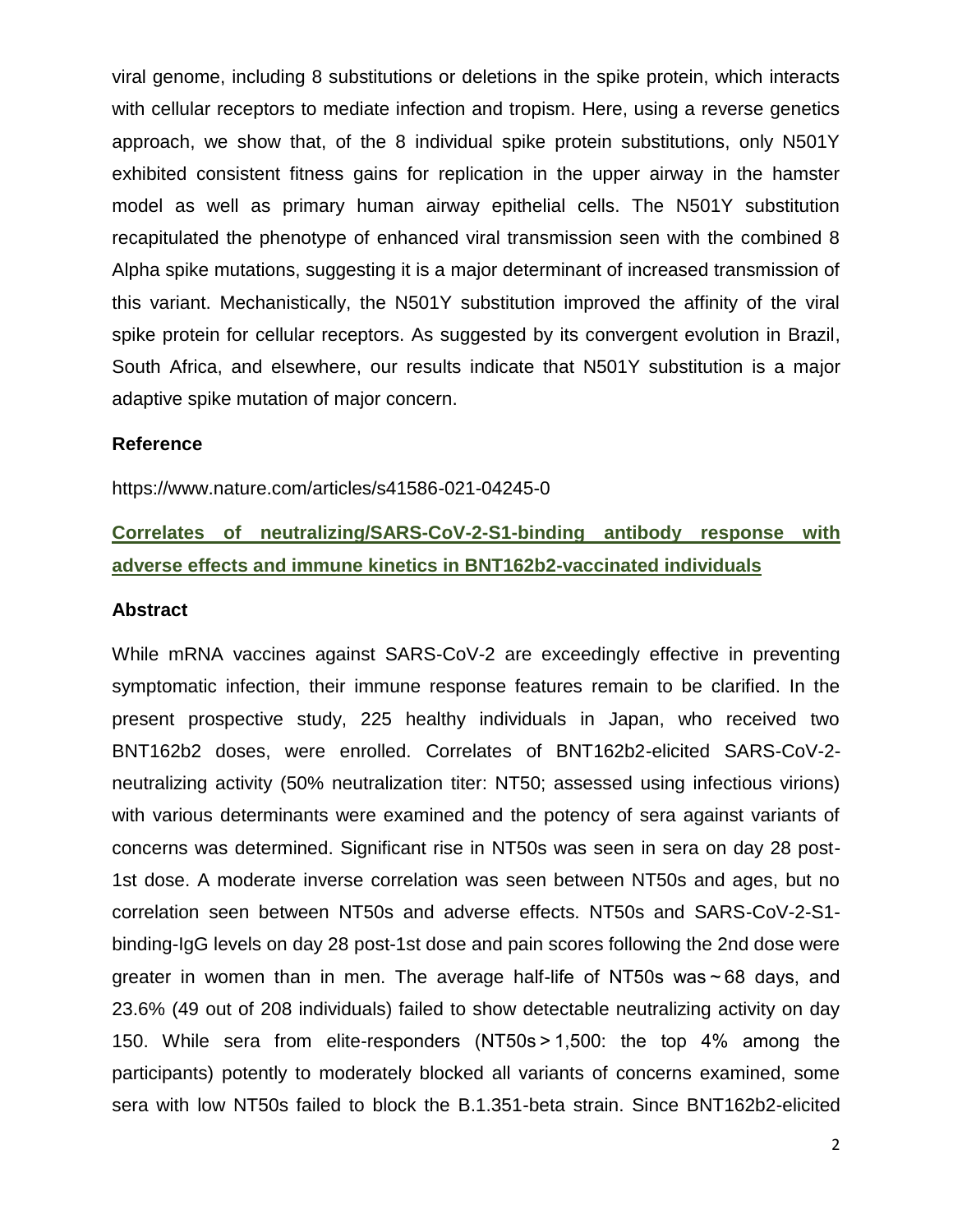immunity against SARS-CoV-2 is short, an additional vaccine or other protective measures are needed.

#### **Reference**

https://www.nature.com/articles/s41598-021-01930-y

# **Association of lockdowns with the protective role of ultraviolet-B (UVB) radiation in reducing COVID-19 deaths**

#### **Abstract**

Nations are imposing unprecedented measures at a large scale to contain the spread of the COVID-19 pandemic. While recent studies show that non-pharmaceutical intervention measures such as lockdowns may have mitigated the spread of COVID-19, those measures also lead to substantial economic and social costs, and might limit exposure to ultraviolet-B radiation (UVB). Emerging observational evidence indicates the protective role of UVB and vitamin D in reducing the severity and mortality of COVID-19 deaths. This observational study empirically outlines the protective roles of lockdown and UVB exposure as measured by the ultraviolet index (UVI). Specifically, we examine whether the severity of lockdown is associated with a reduction in the protective role of UVB exposure. A log-linear fixed-effects model was used on a panel dataset of secondary data of 155 countries from 22 January 2020 until 7 October 2020 (n = 29,327). The cumulative number of COVID-19 deaths was used as the dependent variable and the mitigating influence of lockdown severity was isolated on the association between UVI and growth rates of COVID-19 deaths from time-constant country-specific and time-varying country-specific potentially confounding factors. After controlling for time-constant and time-varying factors, we find that a unit increase in UVI and lockdown severity are independently associated with − 0.85 percentage points (p.p) and − 4.7 p.p decline in COVID-19 deaths growth rate, indicating their respective protective roles. The change of UVI over time is typically large (e.g., on average, UVI in New York City increases up to 6 units between January until June), indicating that the protective role of UVI might be substantial. However, the widely utilized and least severe lockdown (governmental recommendation to not leave the house) is associated with the mitigation of the protective role of UVI by 81% (0.76 p.p), which indicates a downside risk associated with its widespread use. It was found that lockdown severity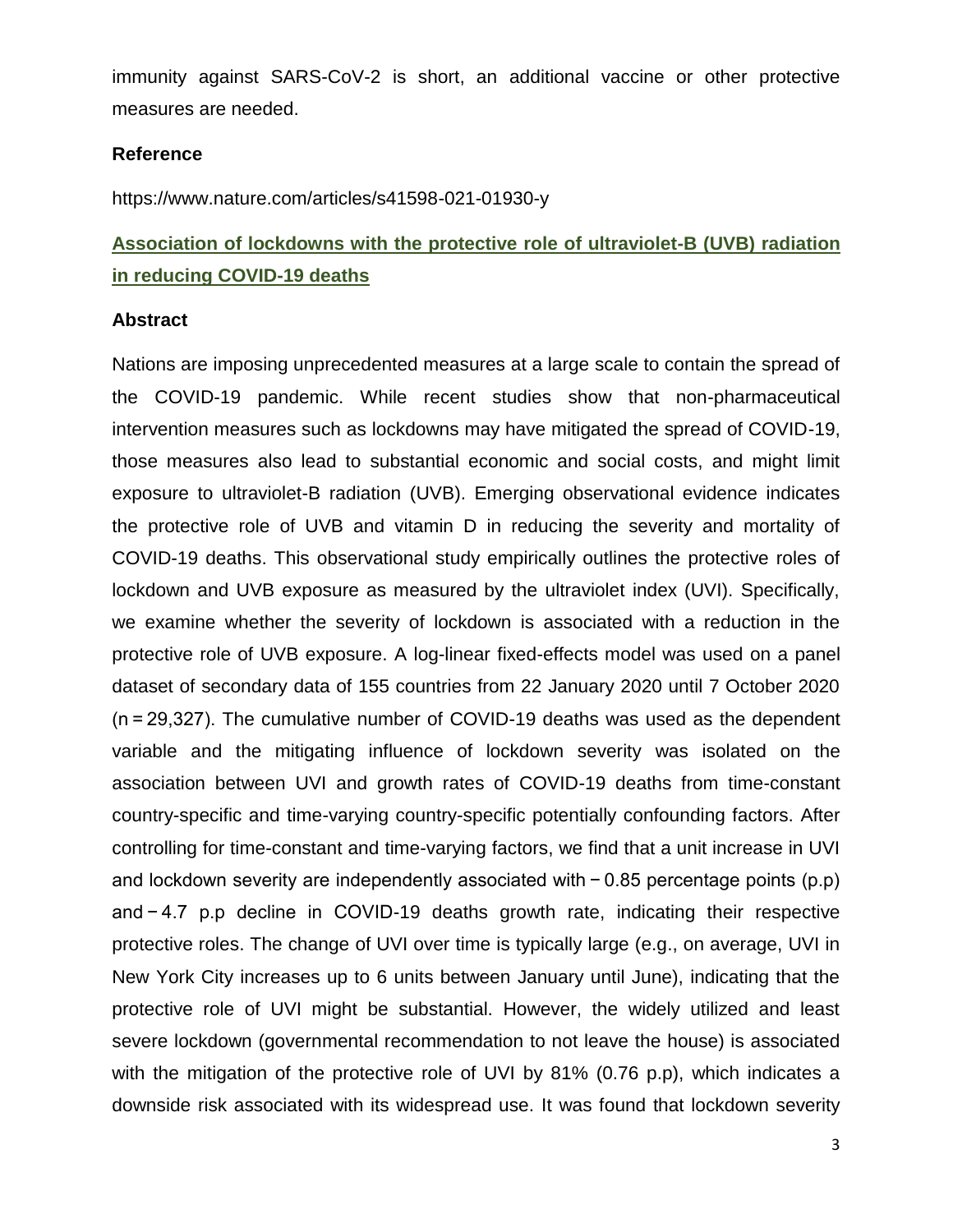and UVI are independently associated with a slowdown in the daily growth rates of cumulative COVID-19 deaths. However, evidence was found that an increase in lockdown severity is associated with significant mitigation in the protective role of UVI in reducing COVID-19 deaths. The results suggest that lockdowns in conjunction with adequate exposure to UVB radiation might have even reduced the number of COVID-19 deaths more strongly than lockdowns alone. For example, it was estimated that there would be 11% fewer deaths on average with sufficient UVB exposure during the period people were recommended not to leave their house. Therefore, the study outlines the importance of considering UVB exposure, especially while implementing lockdowns, and could inspire further clinical studies that may support policy decision-making in countries imposing such measures.

#### **Reference**

https://www.nature.com/articles/s41598-021-01908-w

# *In silico* **evaluation of the interaction between ACE2 and SARS-CoV-2 Spike protein in a hyperglycemic environment**

#### **Abstract**

The worse outcome of COVID-19 in people with diabetes mellitus could be related to the non-enzymatic glycation of human ACE2, leading to a more susceptible interaction with virus Spike protein. It was aimed to evaluate, through a computational approach, the interaction between human ACE2 receptor and SARS-CoV-2 Spike protein under different conditions of hyperglycemic environment. A computational analysis was performed, based on the X-ray crystallographic structure of the Spike Receptor-Binding Domain (RBD)-ACE2 system. The possible scenarios of lysine aminoacid residues on surface transformed by glycation were considered: (1) on ACE2 receptor; (2) on Spike protein; (3) on both ACE2 receptor and Spike protein. In comparison to the native condition, the number of polar bonds (comprising both hydrogen bonds and salt bridges) in the poses considered are 10, 6, 6, and 4 for the states ACE2/Spike both native, ACE2 native/Spike glycated, ACE2 glycated/Spike native, ACE2/Spike both glycated, respectively. The analysis highlighted also how the number of non-polar contacts (in this case, van der Waals and aromatic interactions) significantly decreases when the lysine aminoacid residues undergo glycation. Following non-enzymatic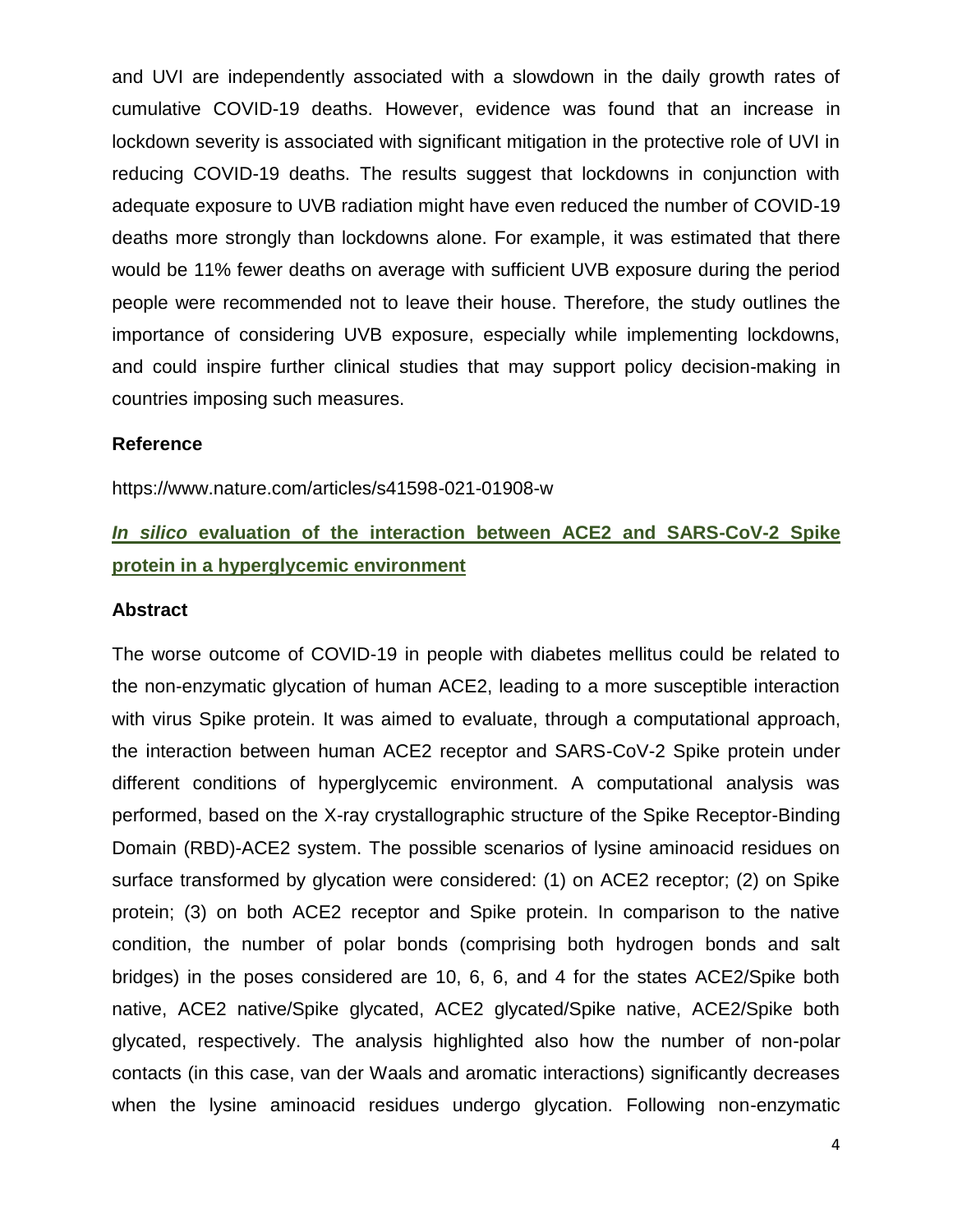glycation, the number of interactions between human ACE2 receptor and SARS-CoV-2 Spike protein is decreased in comparison to the unmodified model. The reduced affinity of the Spike protein for ACE2 receptor in case of non-enzymatic glycation may shift the virus to multiple alternative entry routes.

### **Reference**

https://www.nature.com/articles/s41598-021-02297-w

# **Diagnostic performance of rapid antigen tests (RATs) for SARS-CoV-2 and their efficacy in monitoring the infectiousness of COVID-19 patients**

### **Abstract**

The most widely used test for the diagnosis of SARS-CoV-2 infection is a PCR test. PCR has very high sensitivity and is able to detect very low amounts of RNA. However, many individuals receiving a positive test result in a context of a PCR-based surveillance might be infected with SARS-CoV-2, but they are not contagious at the time of the test. The question arise regards if the cost effective, portable rapid antigen tests (RATs) have a better performance than PCR in identification of infectious individuals. In this direction, we examined the diagnostic performance of RATs from 14 different manufacturers in 400 clinical samples with known rRT-PCR cycles threshold (cT) and 50 control samples. Substantial variability was observed in the limit of detection (LOD) of different RATs (cT = 26.8–34.7). The fluorescence-based RAT exhibited a LOD of cT = 34.7. The use of the most effective RATs leads to true positive rates (sensitivities) of 99.1% and 90.9% for samples with cT ≤ 30 and cT ≤ 33, respectively, percentages that can guarantee a sensitivity high enough to identify contagious patients. RAT testing may also substantially reduce the quarantine period for infected individuals without compromising personal or public safety.

### **Reference**

https://www.nature.com/articles/s41598-021-02197-z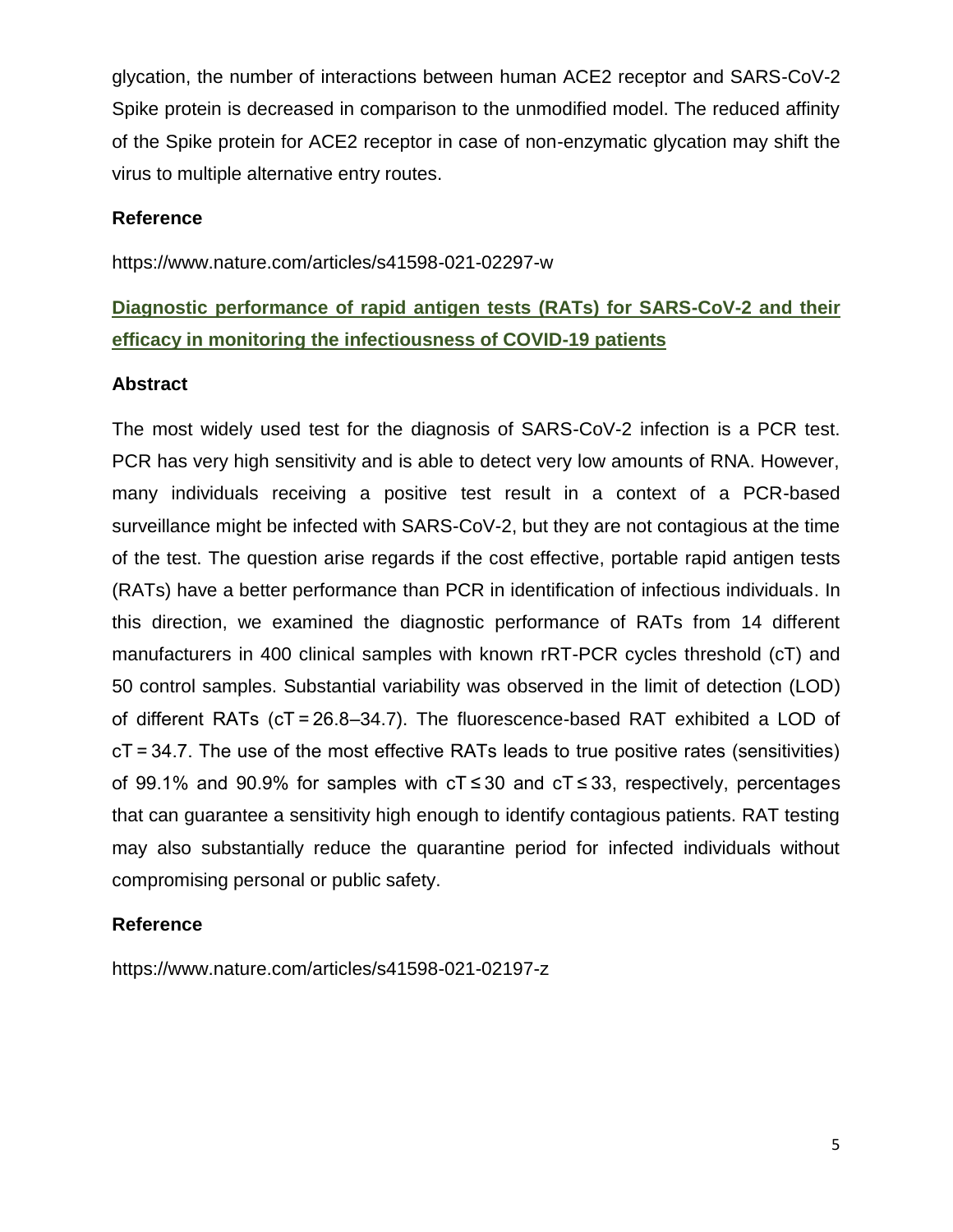# **Administration of aerosolized SARS-CoV-2 to K18-hACE2 mice uncouples respiratory infection from fatal neuroinvasion**

### **Abstract**

The development of a tractable small animal model faithfully reproducing human COVID-19 pathogenesis would arguably meet a pressing need in biomedical research. Thus far, most investigators have used transgenic mice expressing the human ACE2 in epithelial cells (K18-hACE2 transgenic mice) that are intranasally instilled with a liquid SARS-CoV-2 suspension under deep anesthesia. Unfortunately, this experimental approach results in disproportionate high CNS infection leading to fatal encephalitis, which is rarely observed in humans and severely limits this model's usefulness. Here, we describe the use of an inhalation tower system that allows exposure of unanesthetized mice to aerosolized virus under controlled conditions. Aerosol exposure of K18-hACE2 transgenic mice to SARS-CoV-2 resulted in robust viral replication in the respiratory tract, anosmia, and airway obstruction, but did not lead to fatal viral neuroinvasion. When compared to intranasal inoculation, aerosol infection resulted in a more pronounced lung pathology including increased immune infiltration, fibrin deposition and a transcriptional signature comparable to that observed in SARS-CoV-2 infected patients. This model may prove useful for studies of viral transmission, disease pathogenesis (including long-term consequences of SARS-CoV-2 infection) and therapeutic interventions.

### **Reference**

https://www.science.org/doi/10.1126/sciimmunol.abl9929

# **Immune correlates analysis of the mRNA-1273 COVID-19 vaccine efficacy clinical trial**

#### **Abstract**

In the coronavirus efficacy (COVE) phase 3 clinical trial, vaccine recipients were assessed for neutralizing and binding antibodies as correlates of risk for COVID-19 disease and as correlates of protection. These immune markers were measured at second vaccination and 4 weeks later, with values reported in standardized WHO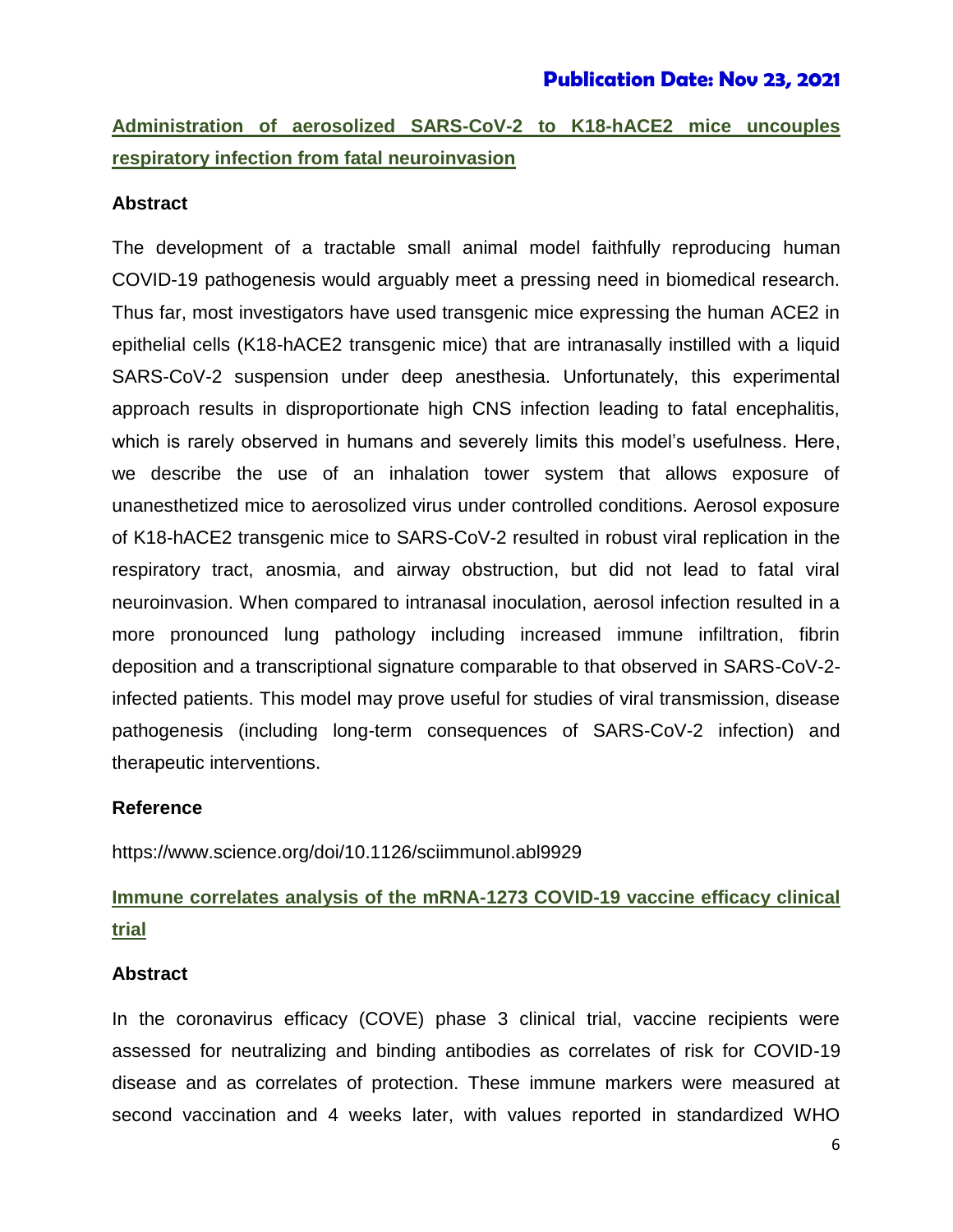International Units. All markers were inversely associated with COVID-19 risk and directly associated with vaccine efficacy. Vaccine recipients with post-vaccination 50% neutralization titers 10, 100, and 1000 had estimated vaccine efficacy of 78% (95% confidence interval 54, 89%), 91% (87, 94%), and 96% (94, 98%), respectively. These results help define immune marker correlates of protection and may guide approval decisions for mRNA COVID-19 vaccines and other COVID-19 vaccines.

#### **Reference**

https://www.science.org/doi/10.1126/science.abm3425

# **Adaptation, spread and transmission of SARS-CoV-2 in farmed minks and associated humans in the Netherlands**

#### **Abstract**

In the first wave of the COVID-19 pandemic (April 2020), SARS-CoV-2 was detected in farmed minks and genomic sequencing was performed on mink farms and farm personnel. Here, the outbreak and use sequence data wer described with Bayesian phylodynamic methods to explore SARS-CoV-2 transmission in minks and humans on farms. High number of farm infections (68/126) in minks and farm workers (>50% of farms) were detected, with limited community spread. Three of five initial introductions of SARS-CoV-2 led to subsequent spread between mink farms until November 2020. Viruses belonging to the largest cluster acquired an amino acid substitution in the receptor binding domain of the Spike protein (position 486), evolved faster and spread longer and more widely. Movement of people and distance between farms were statistically significant predictors of virus dispersal between farms. The study provides novel insights into SARS-CoV-2 transmission between mink farms and highlights the importance of combining genetic information with epidemiological information when investigating outbreaks at the animal-human interface.

### **Reference**

https://www.nature.com/articles/s41467-021-27096-9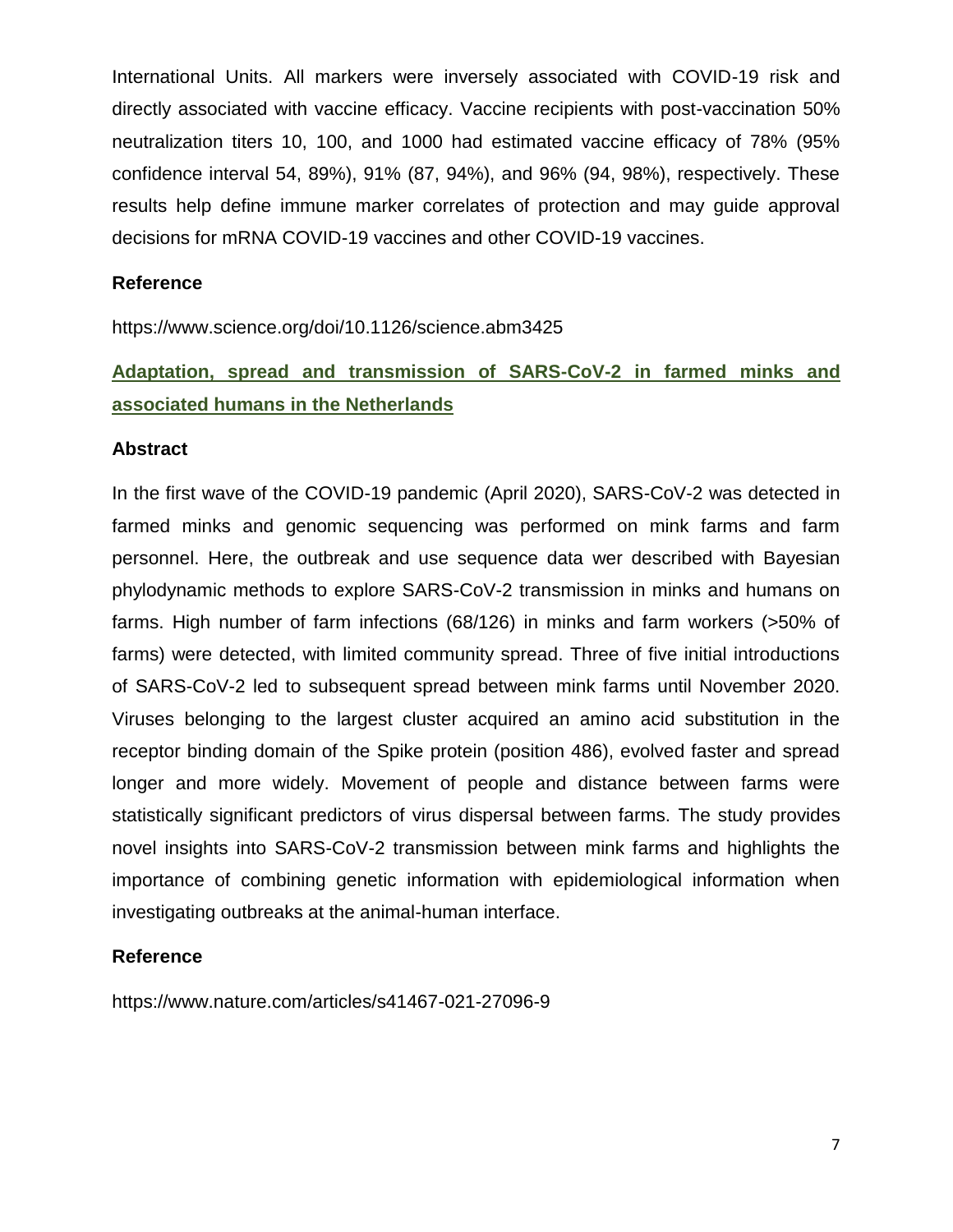# **An integrated method for optimized identification of effective natural inhibitors against SARS-CoV-2 3CLpro**

### **Abstract**

The current severe situation of coronavirus disease 2019 (COVID-19) caused by severe acute respiratory syndrome coronavirus 2 (SARS-CoV-2) has not been reversed and posed great threats to global health. Therefore, there is an urgent need to find out effective antiviral drugs. The 3-chymotrypsin-like protease (3CLpro) in SARS-CoV-2 serve as a promising anti-virus target due to its essential role in the regulation of virus reproduction. Here, an improved integrated approach was reported to identify effective 3CLpro inhibitors from effective Chinese herbal formulas. With this approach, we identified the 5 natural products (NPs) including narcissoside, kaempferol-3-Ogentiobioside, rutin, vicenin-2 and isoschaftoside as potential anti-SARS-CoV-2 candidates. Subsequent molecular dynamics simulation additionally revealed that these molecules can be tightly bound to 3CLpro and confirmed effectiveness against COVID-19. Moreover, kaempferol-3-o-gentiobioside, vicenin-2 and isoschaftoside were first reported to have SARS-CoV-2 3CLpro inhibitory activity. In summary, this optimized integrated strategy for drug screening can be utilized in the discovery of antiviral drugs to achieve rapid acquisition of drugs with specific effects on antiviral targets.

### **Reference**

https://www.nature.com/articles/s41598-021-02266-3

# **SARS-CoV-2 receptor binding domain radio-probe: A non-invasive approach for angiotensin-converting enzyme 2 mapping in mice**

### **Abstract**

The spike protein of SARS-CoV-2 interacts with angiotensin-converting enzyme 2 (ACE2) of human respiratory epithelial cells, which leads to infection. Furthermore, lowdose radiation has been found to reduce inflammation and aid the curing of COVID-19. The receptor binding domain (RBD), a recombinant spike protein with a His tag at the C-terminus, binds to ACE2 in human body. A radioiodinated RBD was thus constructed as a molecule-targeted probe to non-invasively explore ACE2 expression *in vivo*, and to investigate radiotherapy pathway for inhibiting ACE2. RBD was labeled with [124I]NaI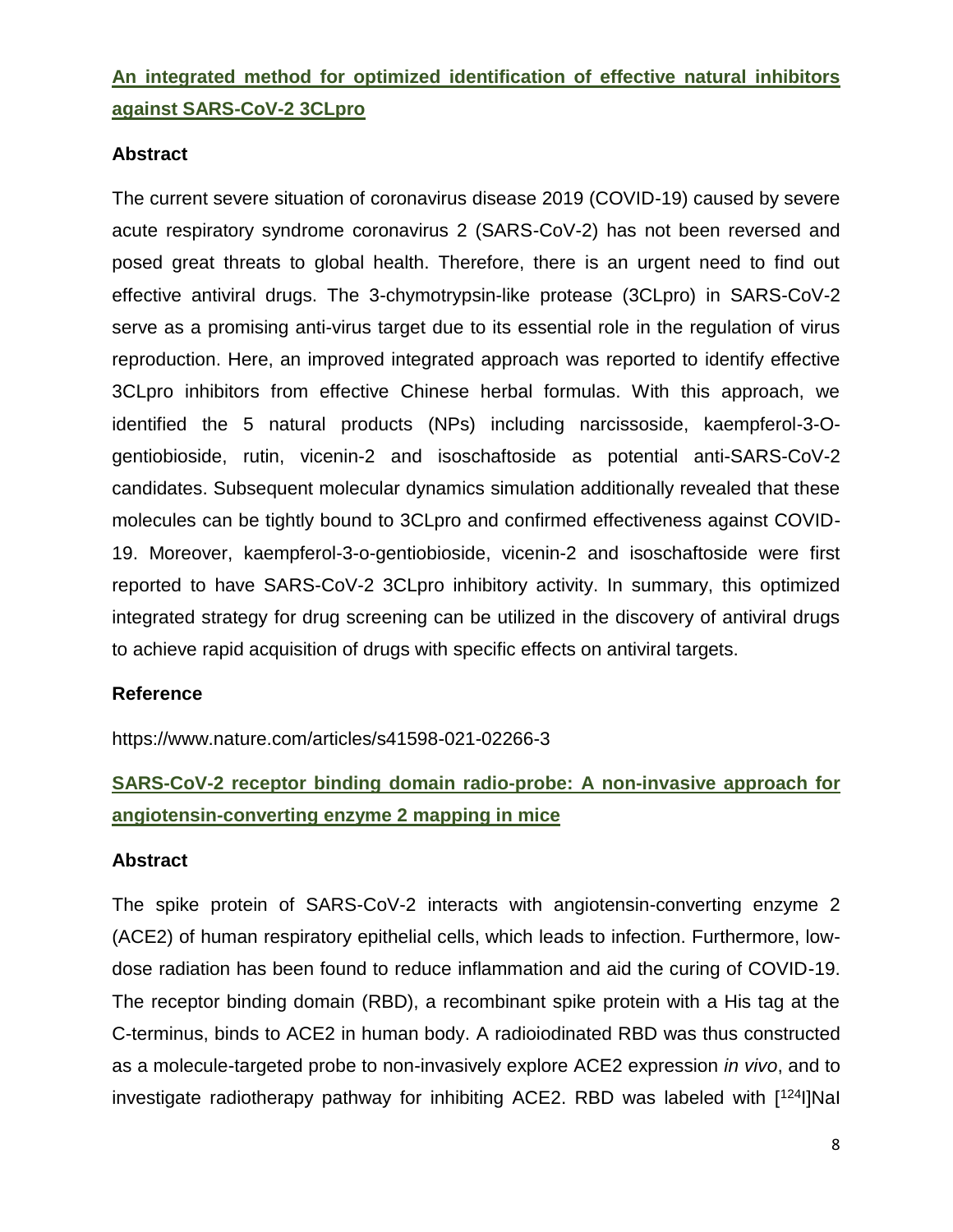using an N-bromosuccinimide (NBS)-mediated method, and <sup>124</sup>I-RBD was obtained after purification with a specific activity of 28.9 GBq/nmol. Its radiochemical purity was (RCP) over 90% in saline for 5 days. The dissociation constant of <sup>124</sup>I-RBD binding to hACE2 was 75.7 nM. The uptake of  $124$ -RBD by HeLa<sup>ACE+</sup> cells at 2h was 2.96% ± 0.35%, which could be substantially blocked by an excessive amount of RBD, and drop to  $1.71\% \pm 0.23\%$ . In BALB/c mice, the biodistribution of  $124$ -RBD after intravenous injection showed a moderate metabolism rate, and its 24 h-post injection (p.i.) organ distribution was similar to the expression profile in body. Micro-PET imaging of mice after intrapulmonary injection showed high uptake of lung at 1, 4, 24 h p.i.. In conclusion, the experimental results demonstrate the potential of <sup>124</sup>I-RBD as a novel targeted molecular probe for COVID-19. This probe may be used for non-invasive ACE2 mapping in mammals.

#### **Reference**

https://www.nature.com/articles/s41401-021-00809-y

# **ACE2-like carboxypeptidase B38-CAP protects from SARS-CoV-2-induced lung injury**

#### **Abstract**

Angiotensin-converting enzyme 2 (ACE2) is a receptor for cell entry of SARS-CoV-2, and recombinant soluble ACE2 protein inhibits SARS-CoV-2 infection as a decoy. ACE2 is a carboxypeptidase that degrades angiotensin II, thereby improving the pathologies of cardiovascular disease or acute lung injury. Here it was shown that B38-CAP, an ACE2 like enzyme, is protective against SARS-CoV-2-induced lung injury. Endogenous ACE2 expression is downregulated in the lungs of SARS-CoV-2-infected hamsters, leading to elevation of angiotensin II levels. Recombinant Spike also downregulates ACE2 expression and worsens the symptoms of acid-induced lung injury. B38-CAP does not neutralize cell entry of SARS-CoV-2. However, B38-CAP treatment improves the pathologies of Spike-augmented acid-induced lung injury. In SARS-CoV-2-infected hamsters or human ACE2 transgenic mice, B38-CAP significantly improves lung edema and pathologies of lung injury. These results provide the first *in vivo* evidence that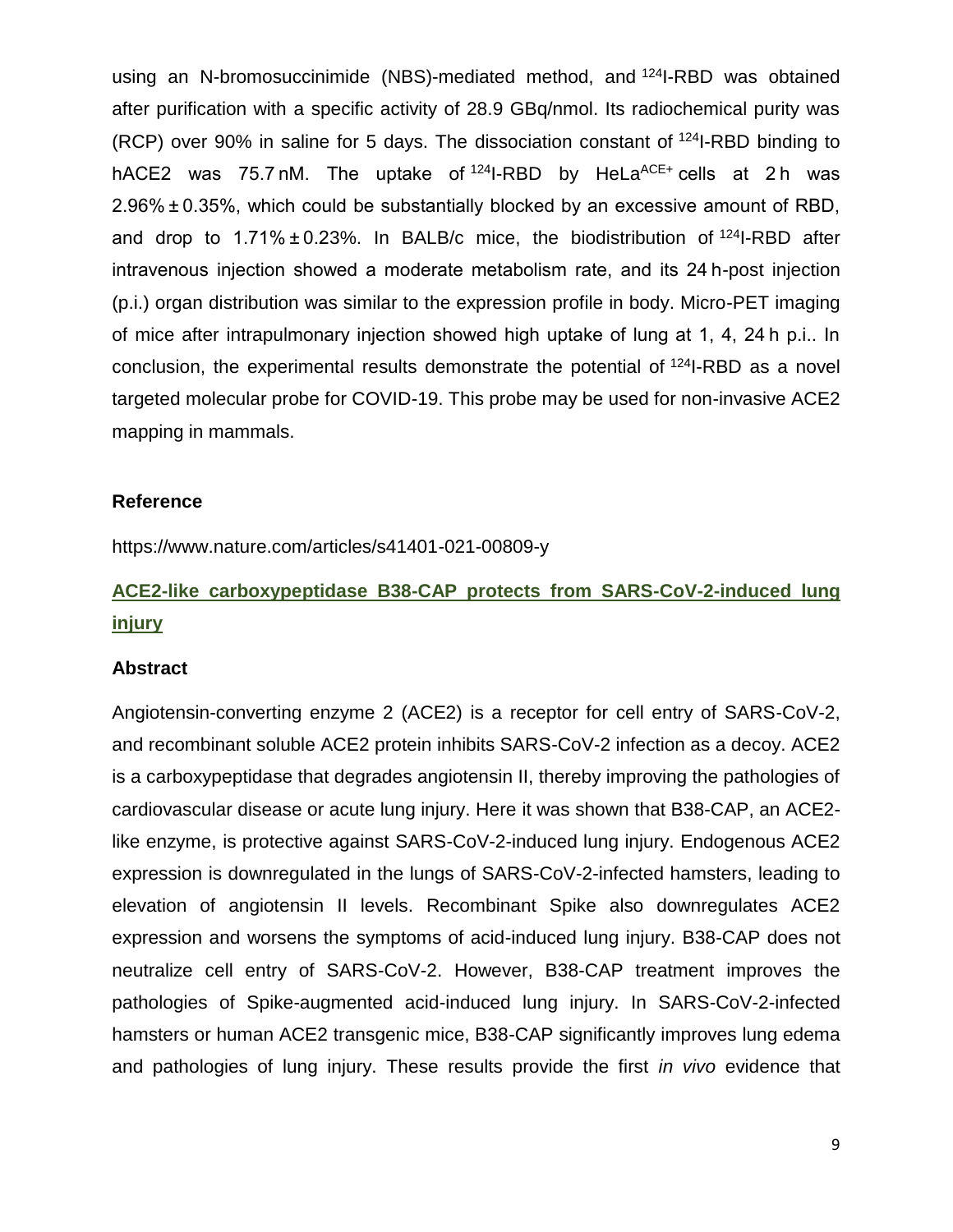increasing ACE2-like enzymatic activity is a potential therapeutic strategy to alleviate lung pathologies in COVID-19 patients.

### **Reference**

https://www.nature.com/articles/s41467-021-27097-8

### **Neurological complications and infection mechanism of SARS-COV-2**

### **Abstract**

Currently, SARS-CoV-2 has caused a global pandemic and threatened many lives. Although SARS-CoV-2 mainly causes respiratory diseases, growing data indicate that SARS-CoV-2 can also invade the central nervous system (CNS) and peripheral nervous system (PNS) causing multiple neurological diseases, such as encephalitis, encephalopathy, Guillain-Barré syndrome, meningitis, and skeletal muscular symptoms. Despite the increasing incidences of clinical neurological complications of SARS-CoV-2, the precise neuroinvasion mechanisms of SARS-CoV-2 have not been fully established. In this review, we primarily describe the clinical neurological complications associated with SARS-CoV-2 and discuss the potential mechanisms through which SARS-CoV-2 invades the brain based on the current evidence. Finally, it was summarized the experimental models were used to study SARS-CoV-2 neuroinvasion. These data form the basis for studies on the significance of SARS-CoV-2 infection in the brain.

### **Reference**

https://www.nature.com/articles/s41392-021-00818-7

### **A COVID-19 peptide vaccine for the induction of SARS-CoV-2 T cell immunity**

### **Abstract**

T cell immunity is central for the control of viral infections. CoVac-1 is a peptide-based vaccine candidate, composed of SARS-CoV-2 T cell epitopes derived from various viral proteins, combined with the Toll-like receptor 1/2 agonist XS15 emulsified in Montanide ISA51 VG, aiming to induce profound SARS-CoV-2 T cell immunity to combat COVID-19. A phase I open-label trial was conducted, recruiting 36 participants aged 18 to 80 years, who received one single subcutaneous CoVac-1 vaccination. The primary endpoint was safety analysed until day 56. Immunogenicity in terms of CoVac-1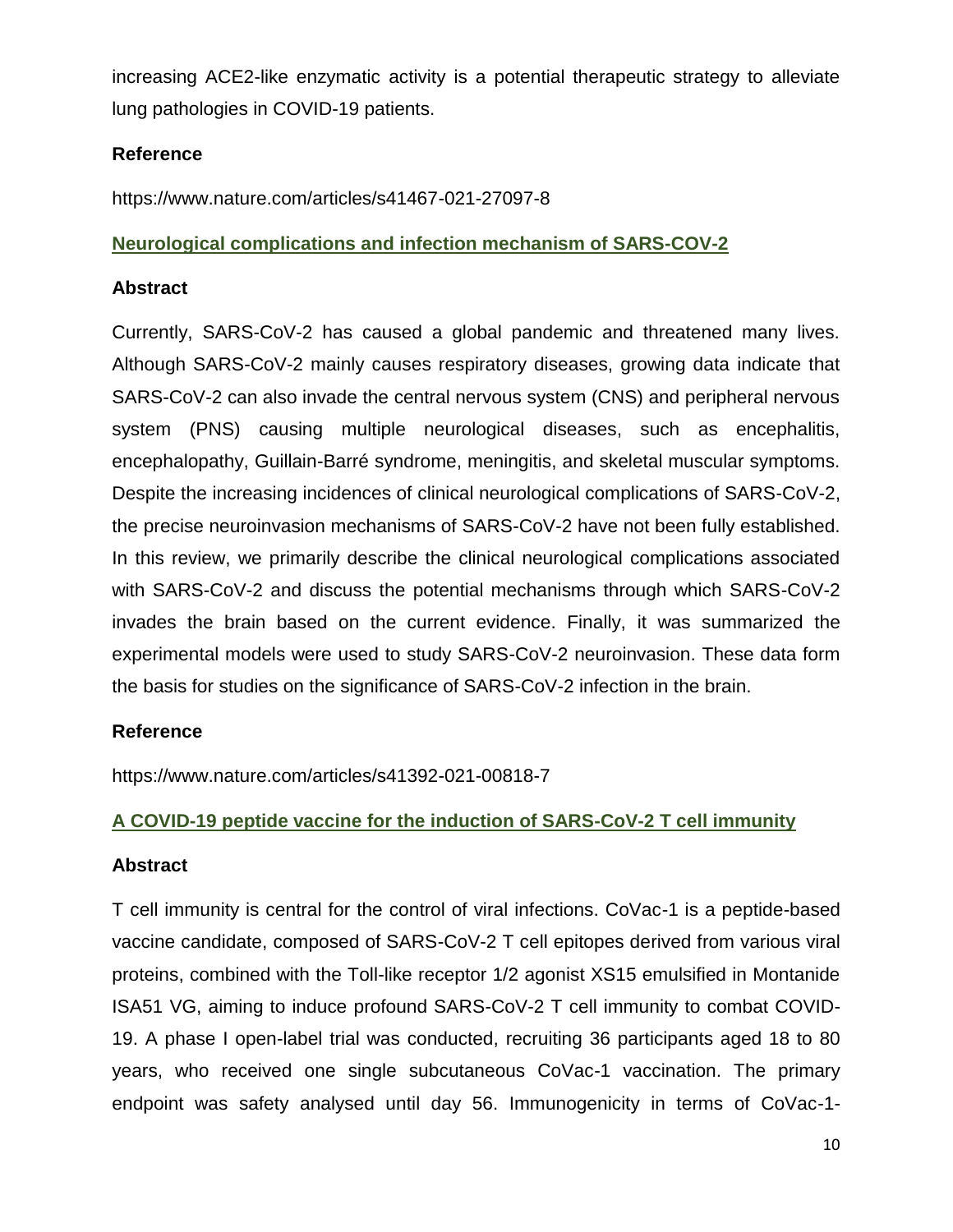induced T-cell response was analysed as main secondary endpoint until day 28 and in the follow-up until month 3. No serious adverse events and no grade 4 adverse events were observed. Expected local granuloma formation was observed in all study subjects, while systemic reactogenicity was absent or mild. SARS-CoV-2-specific T cell responses targeting multiple vaccine peptides were induced in all study participants, mediated by multifunctional T-helper 1 CD4+ and CD8+ T cells. CoVac-1-induced interferon-γ T cell responses persisted in the follow-up analyses and surpassed those detected after SARS-CoV-2 infection as well as after vaccination with approved vaccines. Furthermore, vaccine-induced T- cell responses were unaffected by current SARS-CoV-2 variants of concern (VOC). Together, CoVac-1 showed a favourable safety profile and induced broad, potent and VOC-independent T- cell responses, supporting the presently ongoing evaluation in a phase II trial for patients with B cell/antibody deficiency.

#### **Reference**

https://www.nature.com/articles/s41586-021-04232-5

# **Anti-SARS-CoV-2 antibodies elicited by COVID-19mRNA vaccine exhibit a unique glycosylation pattern**

#### **Abstract**

Messenger RNA-based vaccines against COVID-19 induce a robust anti-SARS-CoV-2 antibody response with potent viral neutralization activity. Antibody effector functions is determined by its constant region subclasses as well as by its glycosylation patterns, but their role in vaccine efficacy is unclear. Moreover, whether vaccination induces antibodies similar to those in patients with COVID-19 remains unknown. We analyze BNT162b2 vaccine-induced IgG subclass distribution and Fc glycosylation patterns and their potential to drive effector function via Fc-gamma receptors and complement pathways. We identify unique and dynamic pro-inflammatory Fc compositions that are distinct from those in patients with COVID-19 and convalescences. Vaccine-induced anti-spike IgG is characterized by distinct Fab- and Fc-mediated functions between different age groups and in comparison to antibodies generated during natural viral infection. These data highlight the heterogeneity of Fc responses to SARS-CoV-2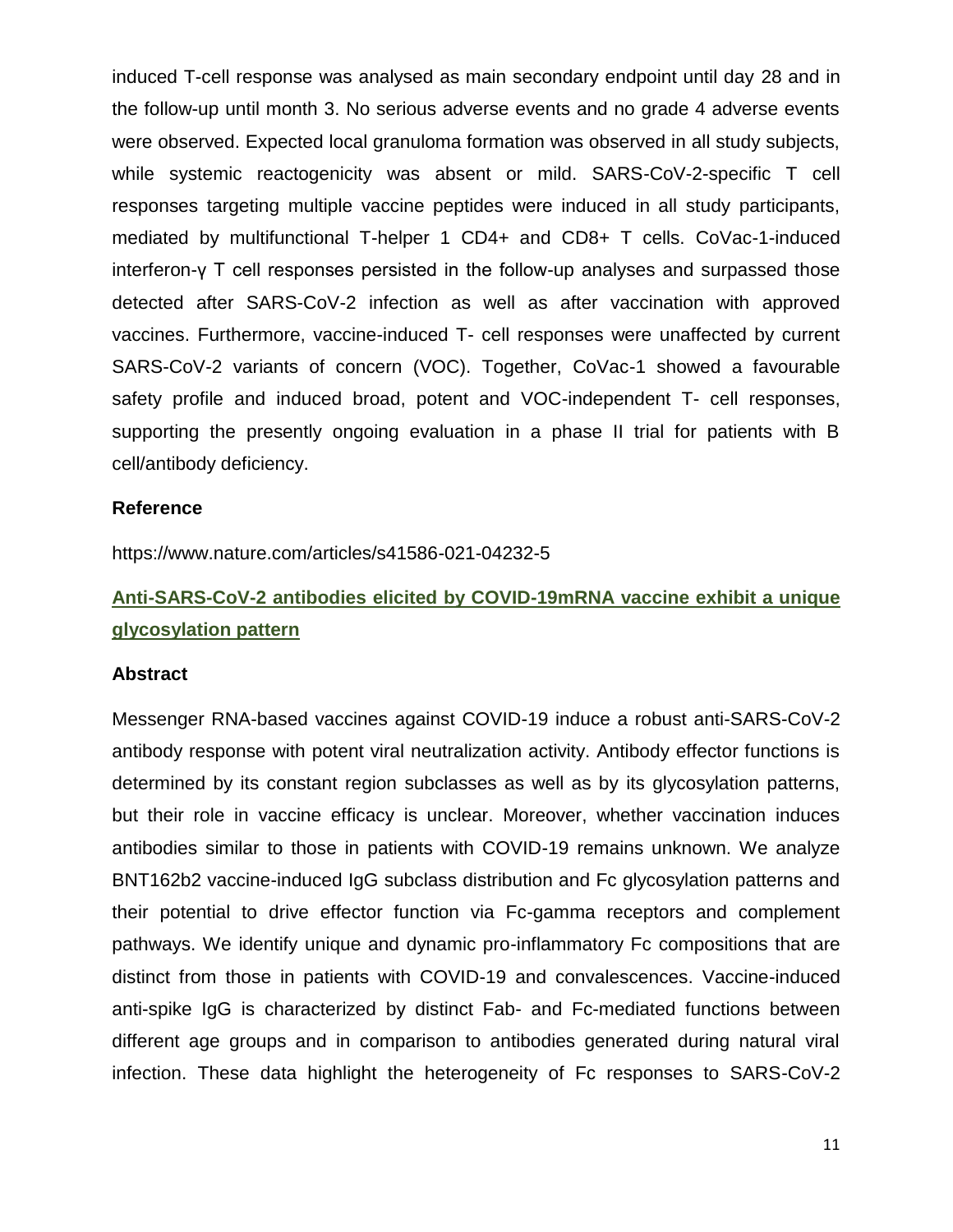infection and vaccination and suggest that they support long-lasting protection differently.

### **Reference**

https://www.cell.com/cell-reports/fulltext/S2211-1247(21)01608-9

# **Two-adjuvant multiantigen candidate vaccine induces superior protective immune responses against SARS-CoV-2 challenge**

### **Abstract**

An ideal vaccine against SARS-CoV-2 is expected to elicit broad immunity to prevent viral infection and disease, with efficient viral clearance in the upper respiratory tract (URT). Here, the N protein and prefusion-full S protein (SFLmut) are combined with flagellin (KF) and cyclic GMP-AMP (cGAMP) to generate a candidate vaccine, and this vaccine elicits stronger systemic and mucosal humoral immunity than vaccines containing other forms of the S protein. Furthermore, the candidate vaccine administered via intranasal route can enhance local immune responses in the respiratory tract. Importantly, human ACE2 transgenic mice given the candidate vaccine are protected against lethal SARS-CoV-2 challenge, with superior protection in the URT compared with that in mice immunized with an inactivated vaccine. In summary, the developed vaccine can elicit a multifaceted immune response and induce robust viral clearance in the URT, which make it a potential vaccine for preventing disease and infection of SARS-CoV-2.

### **Reference**

https://www.cell.com/cell-reports/fulltext/S2211-1247(21)01606-5

### **Publication Date: Nov 22, 2021**

# **Spike protein multiorgan tropism suppressed by antibodies targeting SARS-CoV-2**

### **Abstract**

While there is SARS-CoV-2 multiorgan tropism in severely infected COVID-19 patients, it's unclear if this occurs in healthy young individuals. In addition, for antibodies that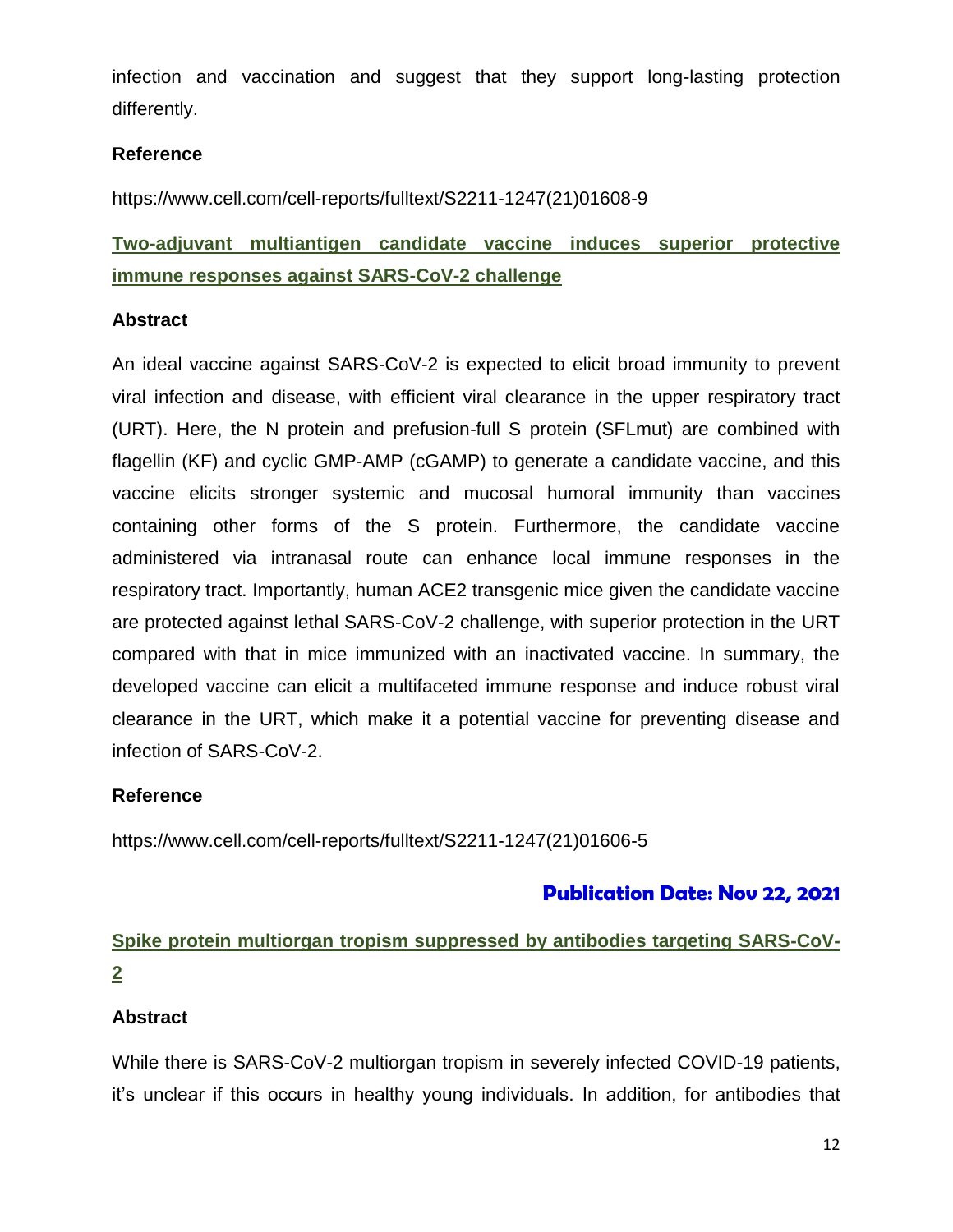target the spike protein (SP), it's unclear if these reduce SARS-CoV-2/SP multiorgan tropism equally. Fluorescently labeled SP-NIRF was used to study viral behavior, using an in vivo dynamic imaging system and ex in vivo tissue analysis, in young mice. A SP body-wide biodistribution was found followed by a slow regional elimination, except for the liver, which showed an accumulation. SP uptake was highest for the lungs, and this was followed by kidney, heart and liver, but, unlike the choroid plexus, it was not detected in the brain parenchyma or CSF. Thus, the brain vascular barriers were effective in restricting the entry of SP into brain parenchyma in young healthy mice. While both anti-ACE2 and anti-SP antibodies suppressed SP biodistribution and organ uptake, anti-SP antibody was more effective. By extension, our data support the efficacy of these antibodies on SARS-CoV-2 multiorgan tropism, which could determine COVID-19 organ-specific outcomes.

#### **Reference**

https://www.nature.com/articles/s42003-021-02856-x

# **Long-term sequelae are highly prevalent one year after hospitalization for severe COVID-19**

#### **Abstract**

Many coronavirus disease 2019 (Covid-19) survivors show symptoms months after acute illness. The aim of this work is to describe the clinical evolution of Covid-19, one year after discharge. A prospective cohort study was performed on 238 patients previously hospitalized for Covid-19 pneumonia in 2020 who already underwent clinical follow-up 4 months post-Covid-19. 200 consented to participate to a 12-months clinical assessment, including: pulmonary function tests with diffusing lung capacity for carbon monoxide (DLCO); post-traumatic stress (PTS) symptoms evaluation by the Impact of Event Scale (IES); motor function evaluation (by Short Physical Performance Battery and 2 min walking test); chest Computed Tomography (CT). After 366 [363–369] days, 79 patients (39.5%) reported at least one symptom. A DLCO < 80% was observed in 96 patients (49.0%). Severe DLCO impairment (< 60%) was reported in 20 patients (10.2%), related to extent of CT scan abnormalities. Some degree of motor impairment was observed in 25.8% of subjects. 37/200 patients (18.5%) showed moderate-tosevere PTS symptoms. In the time elapsed from 4 to 12 months after hospital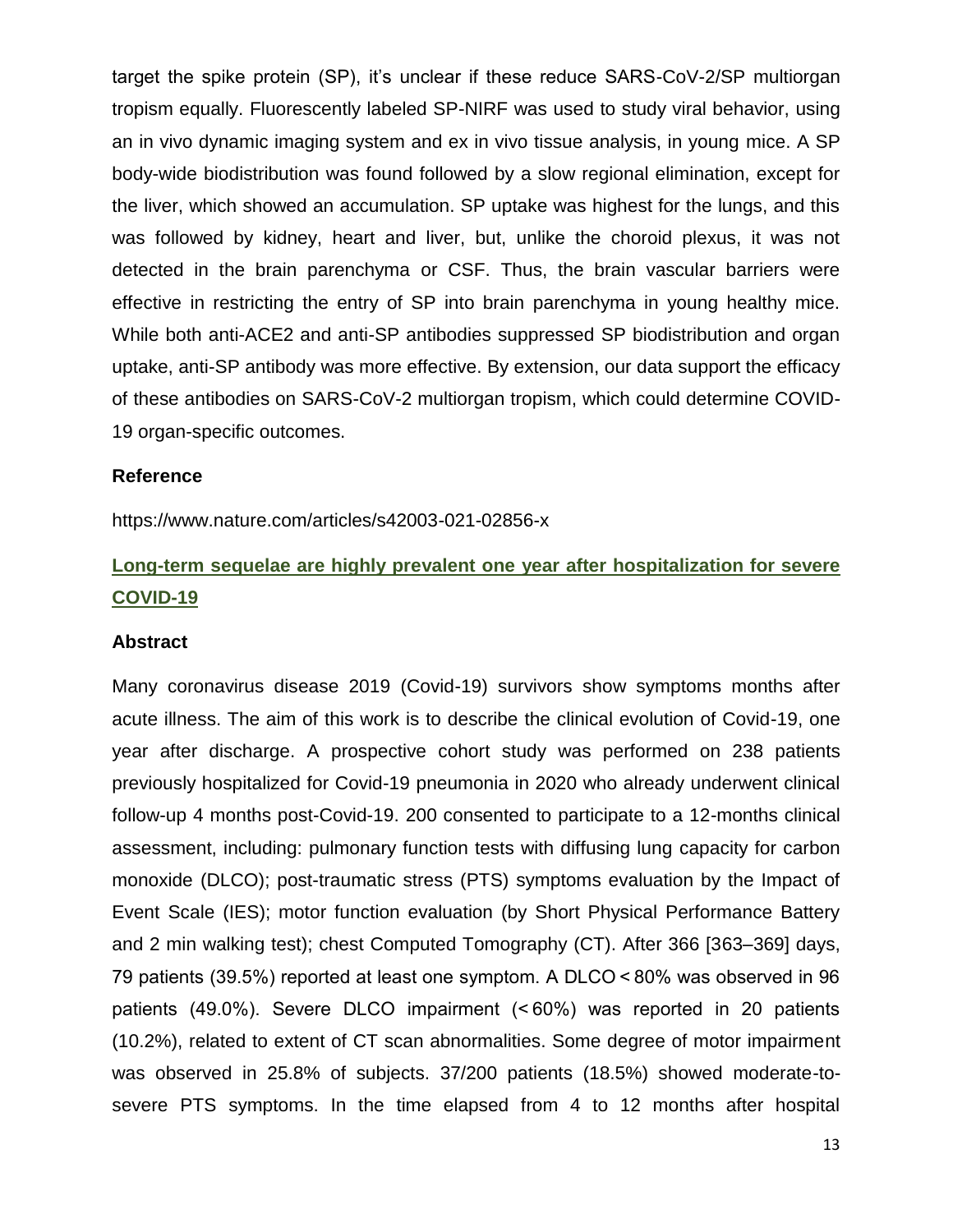discharge, motor function improves, while respiratory function does not, being accompanied by evidence of lung structural damage. Symptoms remain highly prevalent one year after acute illness.

### **Reference**

https://www.nature.com/articles/s41598-021-01215-4

# **High-resolution epitope mapping and characterization of SARS-CoV-2 antibodies in large cohorts of subjects with COVID-19**

#### **Abstract**

As Severe Acute Respiratory Syndrome Coronavirus 2 (SARS-CoV-2) continues to spread, characterization of its antibody epitopes, emerging strains, related coronaviruses, and even the human proteome in naturally infected patients can guide the development of effective vaccines and therapies. Since traditional epitope identification tools are dependent upon pre-defined peptide sequences, they are not readily adaptable to diverse viral proteomes. The Serum Epitope Repertoire Analysis (SERA) platform leverages a high diversity random bacterial display library to identify proteome-independent epitope binding specificities which are then analyzed in the context of organisms of interest. When evaluating immune response in the context of SARS-CoV-2, we identify dominant epitope regions and motifs which demonstrate potential to classify mild from severe disease and relate to neutralization activity. We highlight SARS-CoV-2 epitopes that are cross-reactive with other coronaviruses and demonstrate decreased epitope signal for mutant SARS-CoV-2 strains. Collectively, the evolution of SARS-CoV-2 mutants towards reduced antibody response highlight the importance of data-driven development of the vaccines and therapies to treat COVID-19.

### **Reference**

https://www.nature.com/articles/s42003-021-02835-2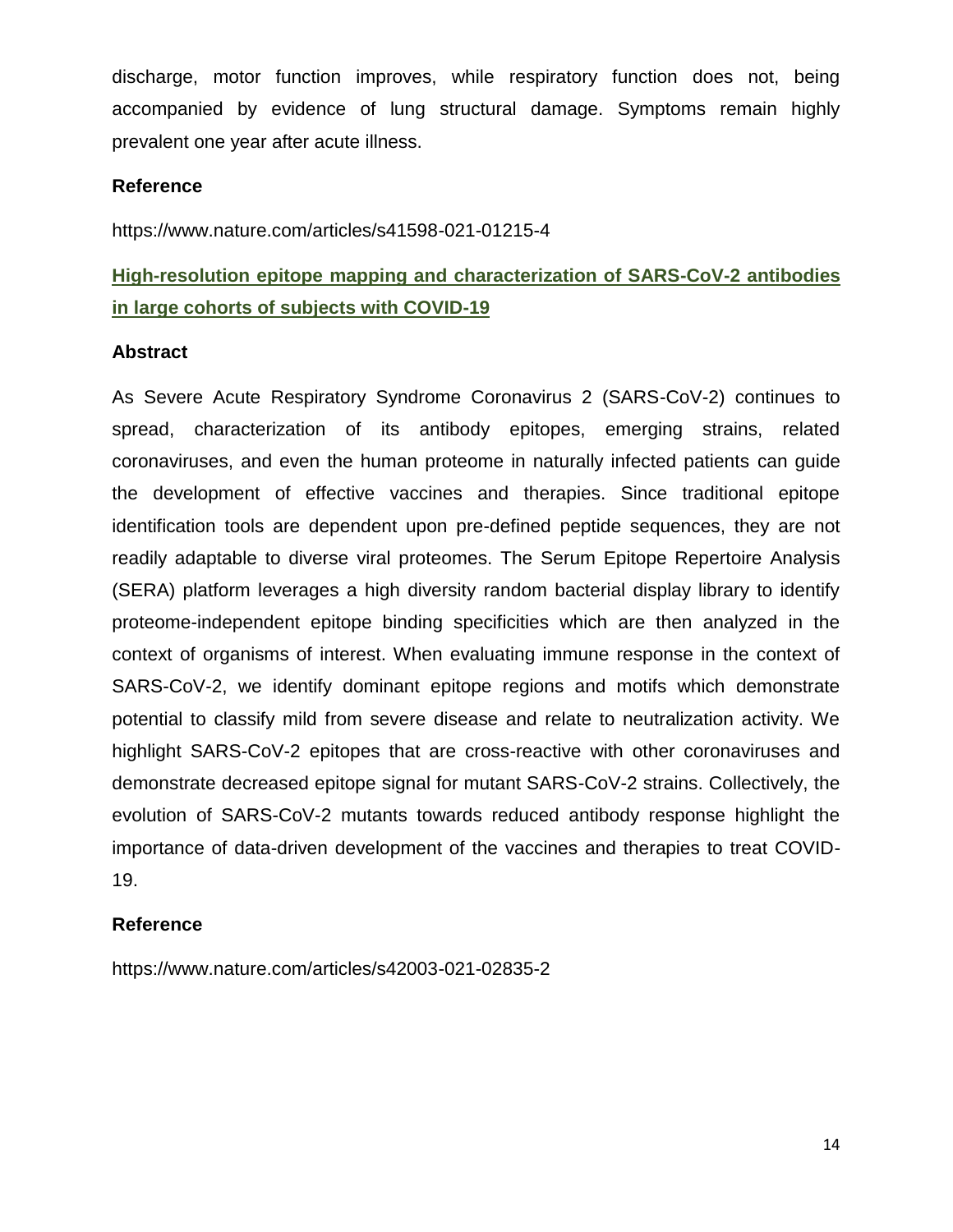# **Saliva is superior over nasopharyngeal swab for detecting SARS-CoV2 in COVID-19 patients**

### **Abstract**

Scaling up of diagnostic capacity is needed to mitigate the global pandemic of SARS-CoV2. However, there are challenges including shortage of sample collection swabs and transport medium. Saliva has been recommended as a simple, low-cost, noninvasive option. However, data from different populations and settings are limited. Here, we showed that saliva could be a good alternative sample to diagnose COVID-19 patients. Pair of NPS-saliva samples was collected from 152 symptomatic; confirmed COVID-19 patients, and compared their positivity rate, viral load, and duration of viral shedding. From 152 patients, 80 (52.63%) tested positive and 72 (47.37%) were negative for SARSA-CoV2 in NPS sample. In saliva, 129 (92.14%) were tested positive and 11 (7.86%) were negative on the day of admission to hospital. The overall percent agreement of RT-PCR result of Saliva to NPS was 70% (196/280). A comparison of viral load from 72 NPS-saliva pair samples on day of admission shows saliva contains significantly higher viral load (P < 0.001). In conclusion, saliva has higher yield in detecting SARS-CoV2, and COVID-19 patients show higher viral load and prolonged period of viral shedding in saliva. Therefore, we recommend saliva as a better alternative sample to NPS to diagnose COVID-19 patients.

### **Reference**

https://www.nature.com/articles/s41598-021-02097-2

### **Publication Date: Nov 20, 2021**

# **Development and characterization of a quantitative ELISA to detect anti-SARS-CoV-2 spike antibodies**

#### **Abstract**

A novel clinical assay for the detection and quantitation of antibodies against severe acute respiratory syndrome coronavirus 2 (SARS-CoV-2) was adapted from an inhouse, research-based enzyme-linked immunosorbent assay (ELISA). Development and validation were performed under regulatory guidelines, and the test obtained emergency use authorization (EUA) from the New York State Department of Health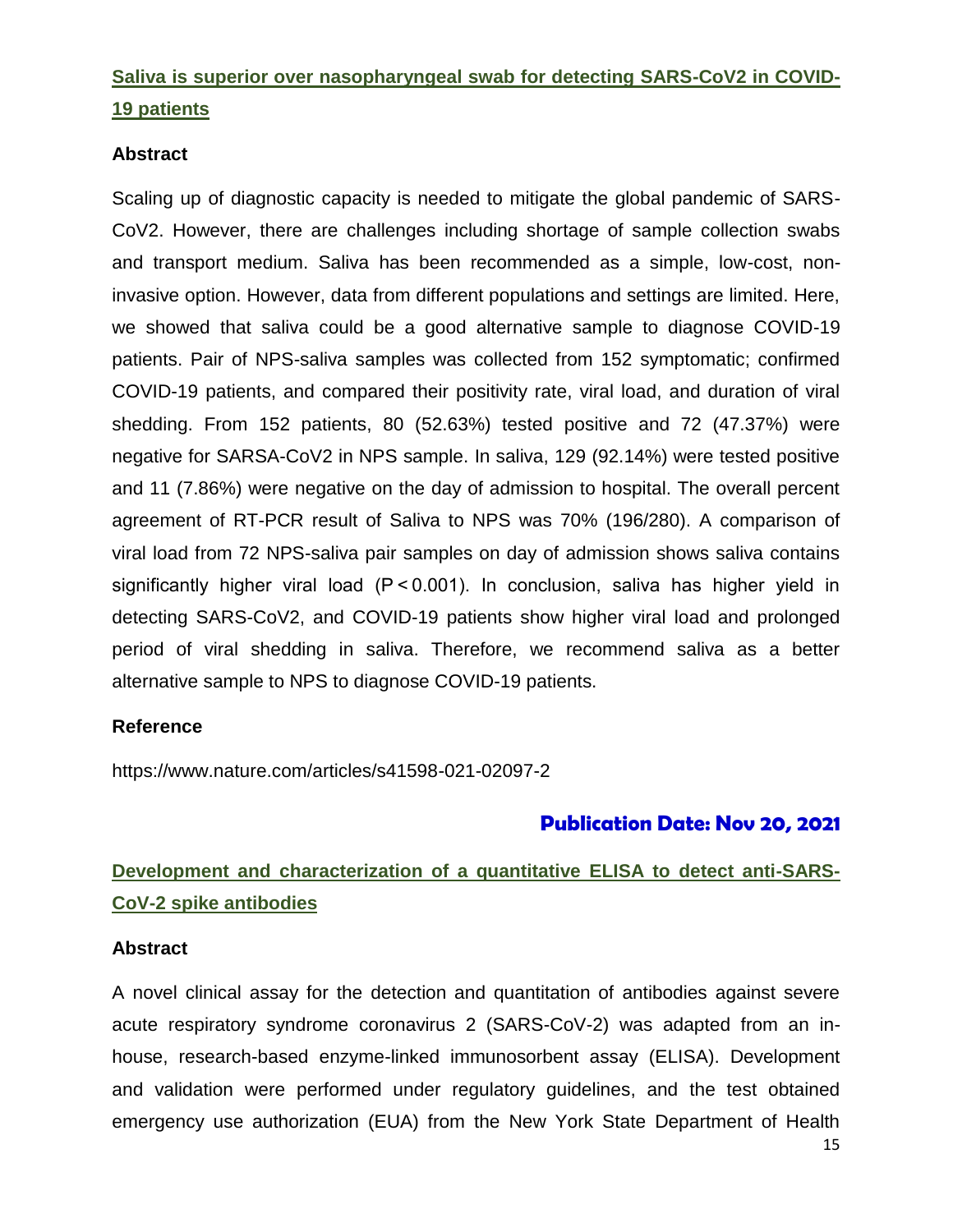(NYSDOH) and the Food and Drug Administration (FDA). The Mount Sinai COVID-19 antibody assay is an orthogonal, quantitative direct ELISA test which detects antibodies reactive to the receptor binding domain (RBD) and the spike protein of the novel SARS-CoV-2. The assay is performed on 96-well plates coated with either SARS-CoV-2 recombinant RBD or spike proteins. The test is divided into two stages, a qualitative screening assay against RBD and a quantitative assay against the full-length spike protein. The test uses pooled high titer serum as a reference standard. Negative pre-COVID-19 and positive post-COVID-19, PCR-confirmed specimens were incorporated in each ELISA test run, and the assays were performed independently at two different locations.

The Mount Sinai COVID-19 serology performed with high sensitivity and specificity, 92.5% (95% CI: 0.785 – 0.980) and 100% (CI: 0.939 – 1.000) respectively. Between-run precision was assessed with a single run repeated over 22 days; and within-run precision was assessed with 10 replicates per day over 22 days. Both were within reported acceptance criteria (CV ≤20%).

This population-based study reveals the applicability and reliability of this novel orthogonal COVID-19 serology test for the detection and quantitation of antibodies against SARS-CoV-2, allowing a broad set of clinical applications, including the broad evaluation of SARS-CoV-2 seroprevalence and antibody profiling in different population subsets.

### **Reference**

https://www.cell.com/heliyon/fulltext/S2405-8440(21)02547-0

### **Publication Date: Nov 19, 2021**

# **A method for the identification of COVID-19 biomarkers in human breath using Proton Transfer Reaction Time-of-Flight Mass Spectrometry**

### **Abstract**

*Background*: COVID-19 has caused a worldwide pandemic, making the early detection of the virus crucial. An approach was presented for the determination of COVID-19 infection based on breath analysis.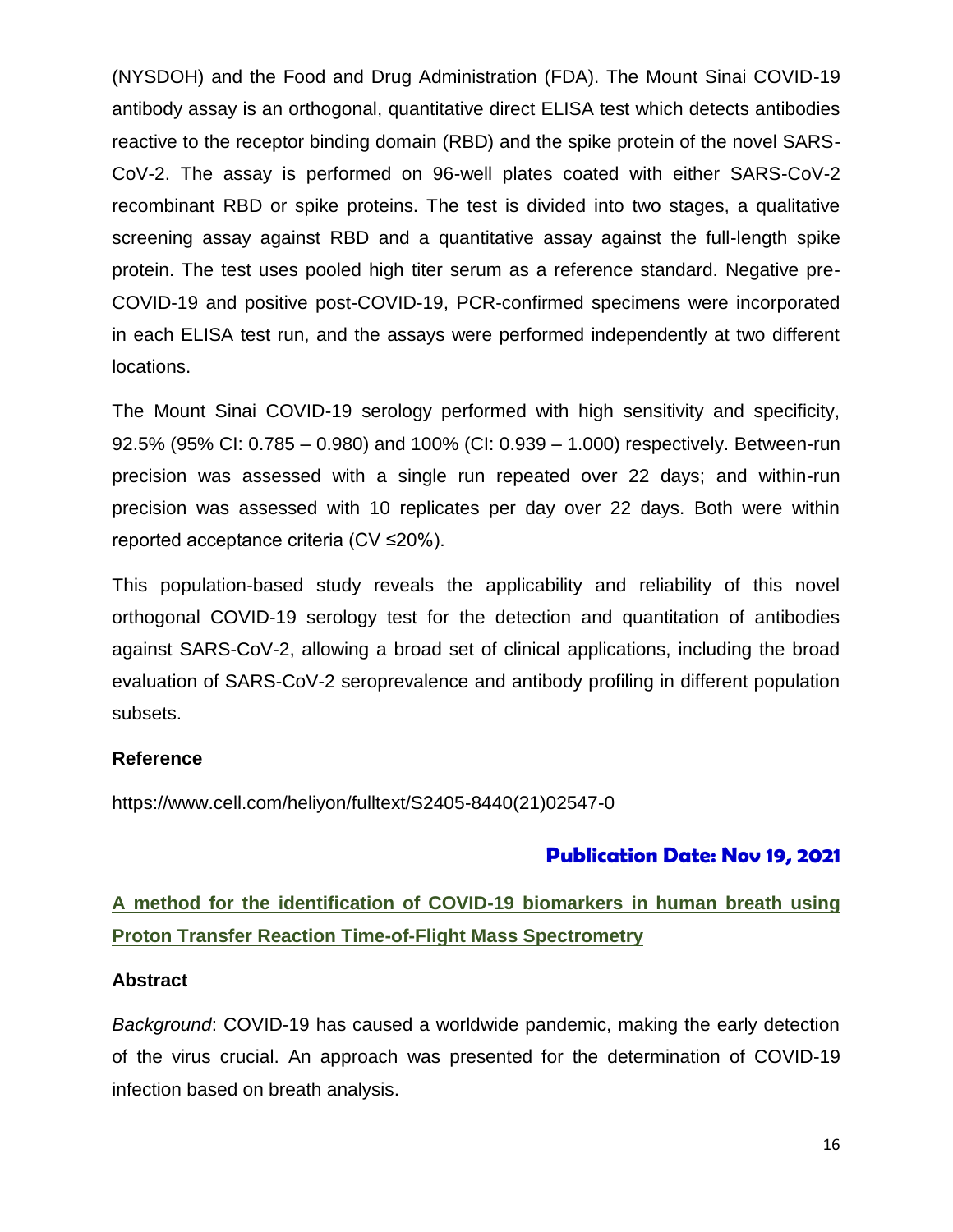*Methods*: A high sensitivity mass spectrometer was combined with artificial intelligence and used to develop a method for the identification of COVID-19 in human breath within seconds. A set of 1137 positive and negative subjects from different age groups, collected in two periods from two hospitals in the USA, from 26 August, 2020 until 15 September, 2020 and from 11 September, 2020 until 11 November, 2020, was used for the method development. The subjects exhaled in a Tedlar bag, and the exhaled breath samples were subsequently analyzed using a Proton Transfer Reaction Time-of-Flight Mass Spectrometer (PTR-ToF-MS). The produced mass spectra were introduced to a series of machine learning models. 70% of the data was used for these sub-models' training and 30% was used for testing.

*Findings*: A set of 340 samples, 95 positives and 245 negatives, was used for the testing. The combined models successfully predicted 77 out of the 95 samples as positives and 199 out of the 245 samples as negatives. The overall accuracy of the model was 81.2%. Since over 50% of the total positive samples belonged to the age group of over 55 years old, the performance of the model in this category was also separately evaluated on 339 subjects (170 negative and 169 positive). The model correctly identified 166 out of the 170 negatives and 164 out of the 169 positives. The model accuracy in this case was 97.3%.

*Interpretation*: The results showed that this method for the identification of COVID-19 infection is a promising tool, which can give fast and accurate results.

#### **Reference**

https://www.thelancet.com/journals/eclinm/article/PIIS2589-5370(21)00488-0/fulltext

#### **Ecology, evolution and spillover of coronaviruses from bats**

#### **Abstract**

In the past two decades, three coronaviruses with ancestral origins in bats have emerged and caused widespread outbreaks in humans, including severe acute respiratory syndrome coronavirus 2 (SARS-CoV-2). Since the first SARS epidemic in 2002–2003, the appreciation of bats as key hosts of zoonotic coronaviruses has advanced rapidly. More than 4,000 coronavirus sequences from 14 bat families have been identified, yet the true diversity of bat coronaviruses is probably much greater.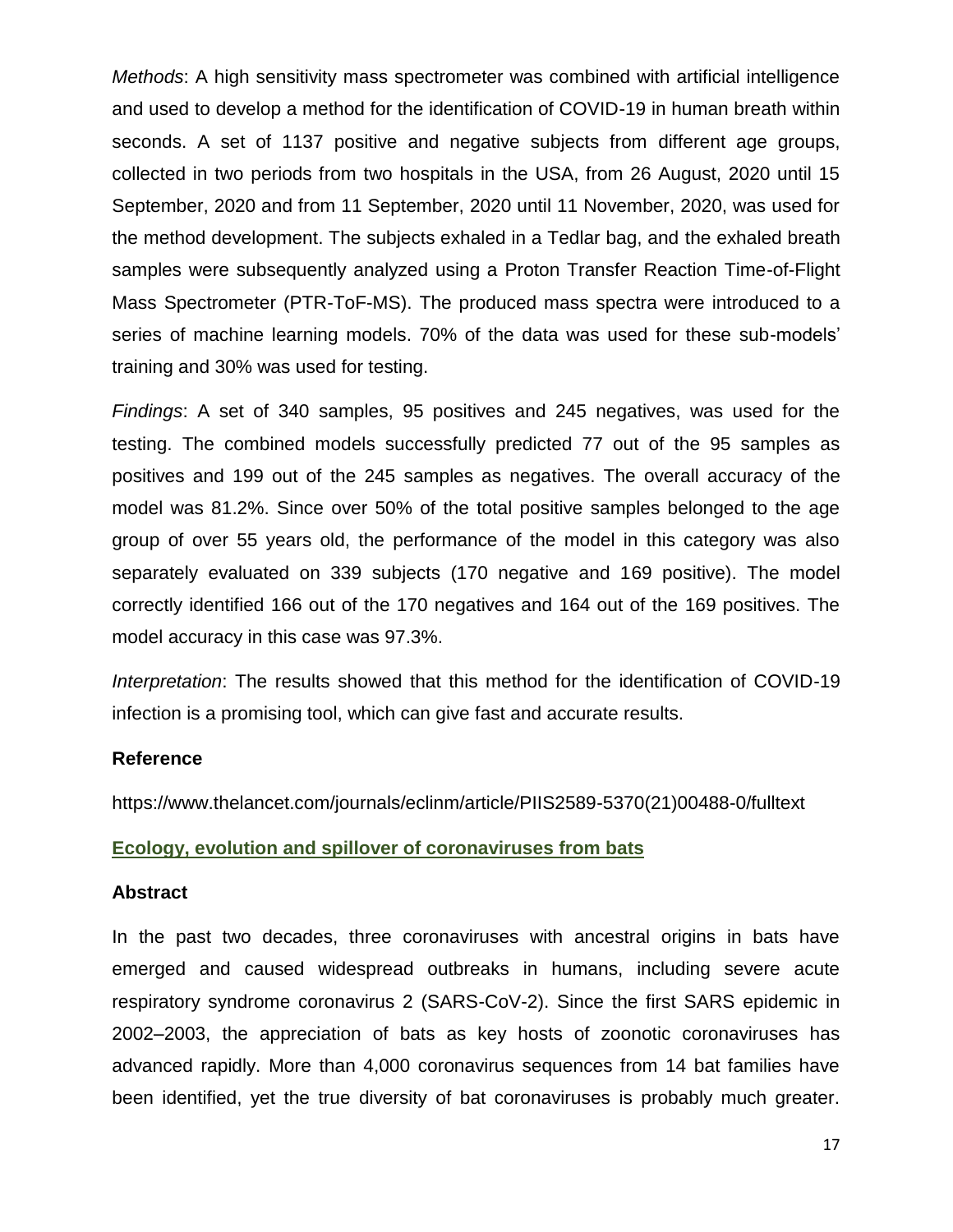Given that bats are the likely evolutionary source for several human coronaviruses, including strains that cause mild upper respiratory tract disease, their role in historic and future pandemics requires ongoing investigation. Information on bat–coronavirus interactions was reviewed and integrated at the molecular, tissue, host and population levels. Critical gaps in knowledge of bat coronaviruses were identified, which relate to spillover and pandemic risk, including the pathways to zoonotic spillover, the infection dynamics within bat reservoir hosts, the role of prior adaptation in intermediate hosts for zoonotic transmission and the viral genotypes or traits that predict zoonotic capacity and pandemic potential. Filling these knowledge gaps may help prevent the next pandemic.

#### **Reference**

https://www.nature.com/articles/s41579-021-00652-2

# **Large scale discovery of coronavirus-host factor protein interaction motifs reveals SARS-CoV-2 specific mechanisms and vulnerabilities**

#### **Abstract**

Viral proteins make extensive use of short peptide interaction motifs to hijack cellular host factors. However, most current large-scale methods do not identify this important class of protein-protein interactions. Uncovering peptide mediated interactions provides both a molecular understanding of viral interactions with their host and the foundation for developing novel antiviral reagents. Here a viral peptide discovery approach was described covering 23 coronavirus strains that provides high resolution information on direct virus-host interactions. 269 Peptide-based interactions were identified for 18 coronaviruses including a specific interaction between the human G3BP1/2 proteins and an ΦxFG peptide motif in the SARS-CoV-2 nucleocapsid (N) protein. This interaction supports viral replication and through its ΦxFG motif N rewires the G3BP1/2 interactome to disrupt stress granules. A peptide-based inhibitor disrupting the G3BP1/2-N interaction dampened SARS-CoV-2 infection showing that our results can be directly translated into novel specific antiviral reagents.

#### **Reference**

https://www.nature.com/articles/s41467-021-26498-z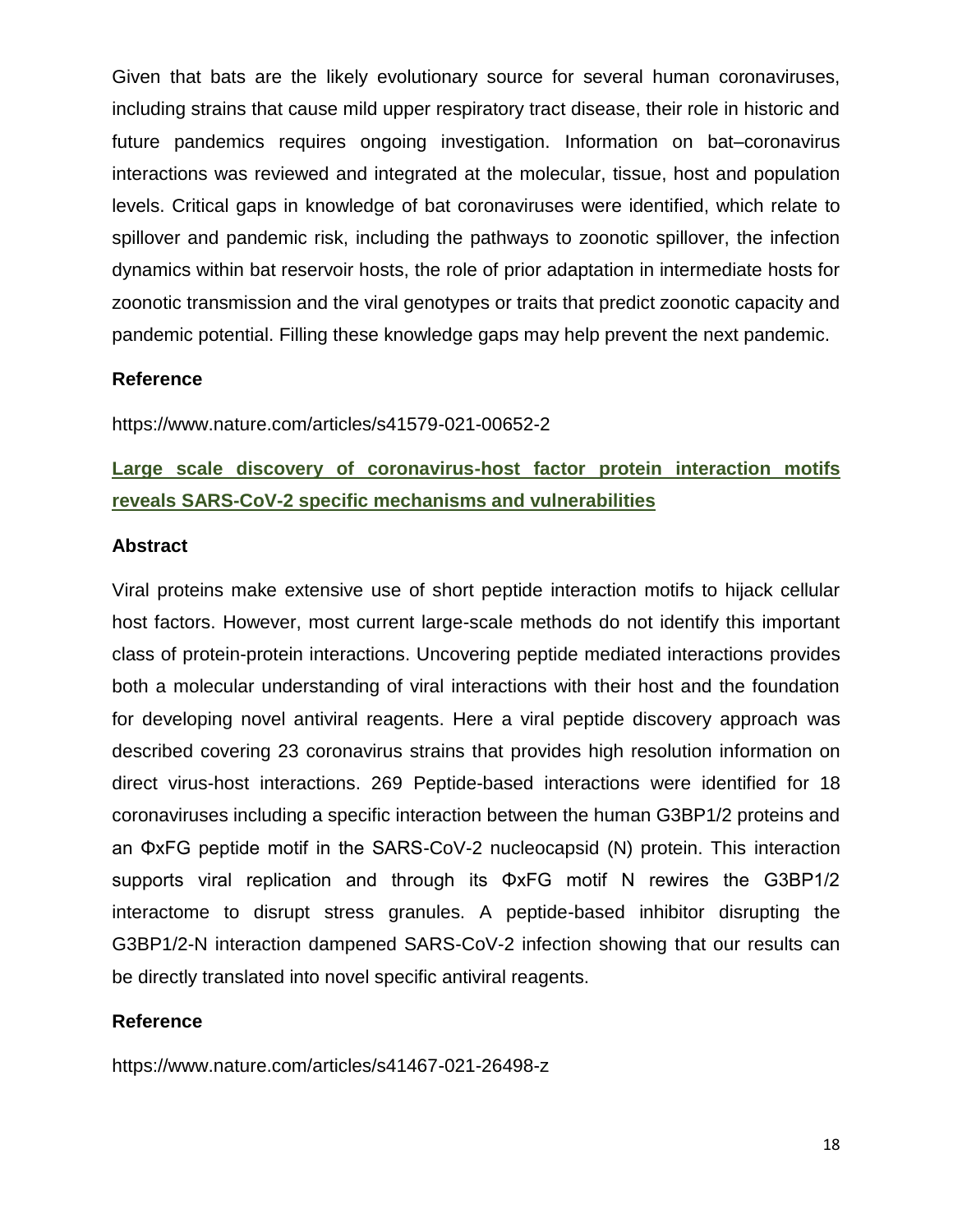**Investigation of SARS-CoV-2 inactivation using UV-C LEDs in public environments via ray-tracing simulation**

### **Abstract**

This paper proposes an investigating SARS-CoV-2 inactivation on surfaces with UV-C LED irradiation using our in-house-developed ray-tracing simulator. The results are benchmarked with experiments and Zemax OpticStudio commercial software simulation to demonstrate our simulator's easy accessibility and high reliability. The tool can input the radiant profile of the flexible LED source and accurately yield the irradiance distribution emitted from an LED-based system in 3D environments. The UV-C operating space can be divided into the safe, buffer, and germicidal zones for setting up a UV-C LED system. Based on the published measurement data, the level of SARS-CoV-2 inactivation has been defined as a function of UV-C irradiation. A realistic case of public space, i.e., a food court in Singapore, has been numerically investigated to demonstrate the relative impact of environmental UV-C attenuation on the SARS-CoV-2 inactivation. We optimise a specific UV-C LED germicidal system and its corresponding exposure time according to the simulation results. These ray-tracing-based simulations provide a useful guideline for safe deployment and efficient design for germicidal UV-C LED technology.

### **Reference**

https://www.nature.com/articles/s41598-021-02156-8

# **Comparison of ROX and HACOR scales to predict high-flow nasal cannula failure in patients with SARS-CoV-2 pneumonia**

### **Abstract**

The pandemic of SARSCov2 infection has created a challenge in health services worldwide. Some scales have been applied to evaluate the risk of intubation, such as the ROX and HACOR. The objective of this study is to compare the predictive capacity of the HACOR scale and the ROX index and define the optimal cut-off points. Study of diagnostic tests based on a retrospective cohort. Composite outcome was the proportion of patients that needed endotracheal intubation (ETI) or died of COVID19 pneumonia. Discrimination capacity was compared by the area under the curve of each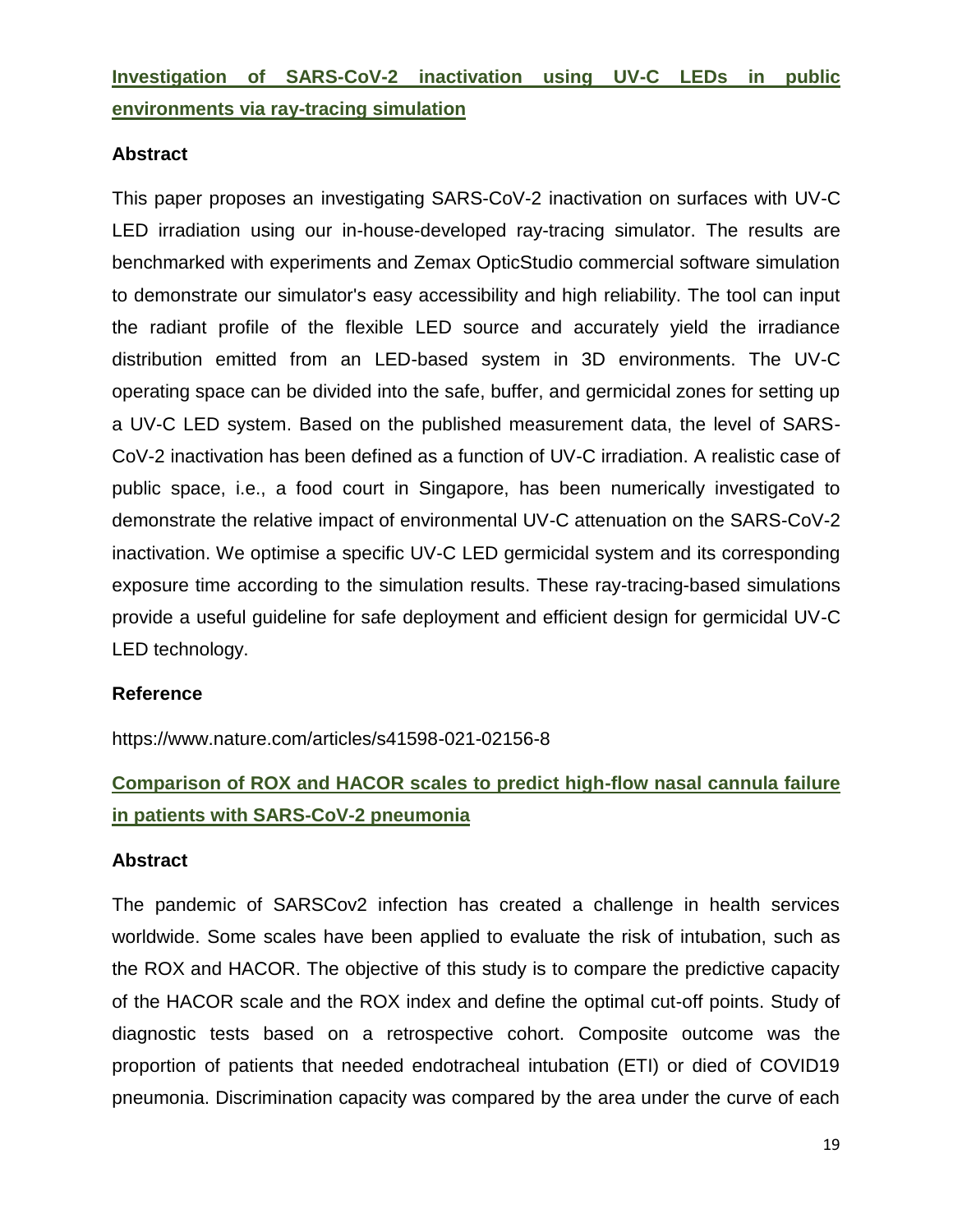of the two scales and the optimal cut-off point was determined using the Liu method. 245 patients were included, of which 140 (57%) required ETI and 152 (62%) had the composite end result of high-flow nasal cannula (HFNC) failure. The discrimination capacity was similar for the two scales with an area under receiver operating characteristic curve of 0.71 and 0.72 for the HACOR scale for the ROX index, respectively. The optimal cut-off point for the ROX index was 5.6 (sensitivity 62% specificity 65%), while the optimal cut-off point for the HACOR scale was 5.5 (sensitivity 66% specificity 65%). The HACOR scale and the ROX index have a moderate predictive capacity to predict failures to the HFNC strategy. They can be used in conjunction with other clinical variables to define which patients may require invasive mechanical ventilation.

#### **Reference**

https://www.nature.com/articles/s41598-021-02078-5

# **Controlling long-term SARS-CoV-2 infections can slow viral evolution and reduce the risk of treatment failure**

#### **Abstract**

The rapid emergence and expansion of novel SARS-CoV-2 variants threatens our ability to achieve herd immunity for COVID-19. These novel SARS-CoV-2 variants often harbor multiple point mutations, conferring one or more evolutionarily advantageous traits, such as increased transmissibility, immune evasion and longer infection duration. In a number of cases, variant emergence has been linked to long-term infections in individuals who were either immunocompromised or treated with convalescent plasma. In this paper, we used a stochastic evolutionary modeling framework to explore the emergence of fitter variants of SARS-CoV-2 during long-term infections. We found that increased viral load and infection duration favor emergence of such variants. While the overall probability of emergence and subsequent transmission from any given infection is low, on a population level these events occur fairly frequently. Targeting these lowprobability stochastic events that lead to the establishment of novel advantageous viral variants might allow us to slow the rate at which they emerge in the patient population, and prevent them from spreading deterministically due to natural selection. The work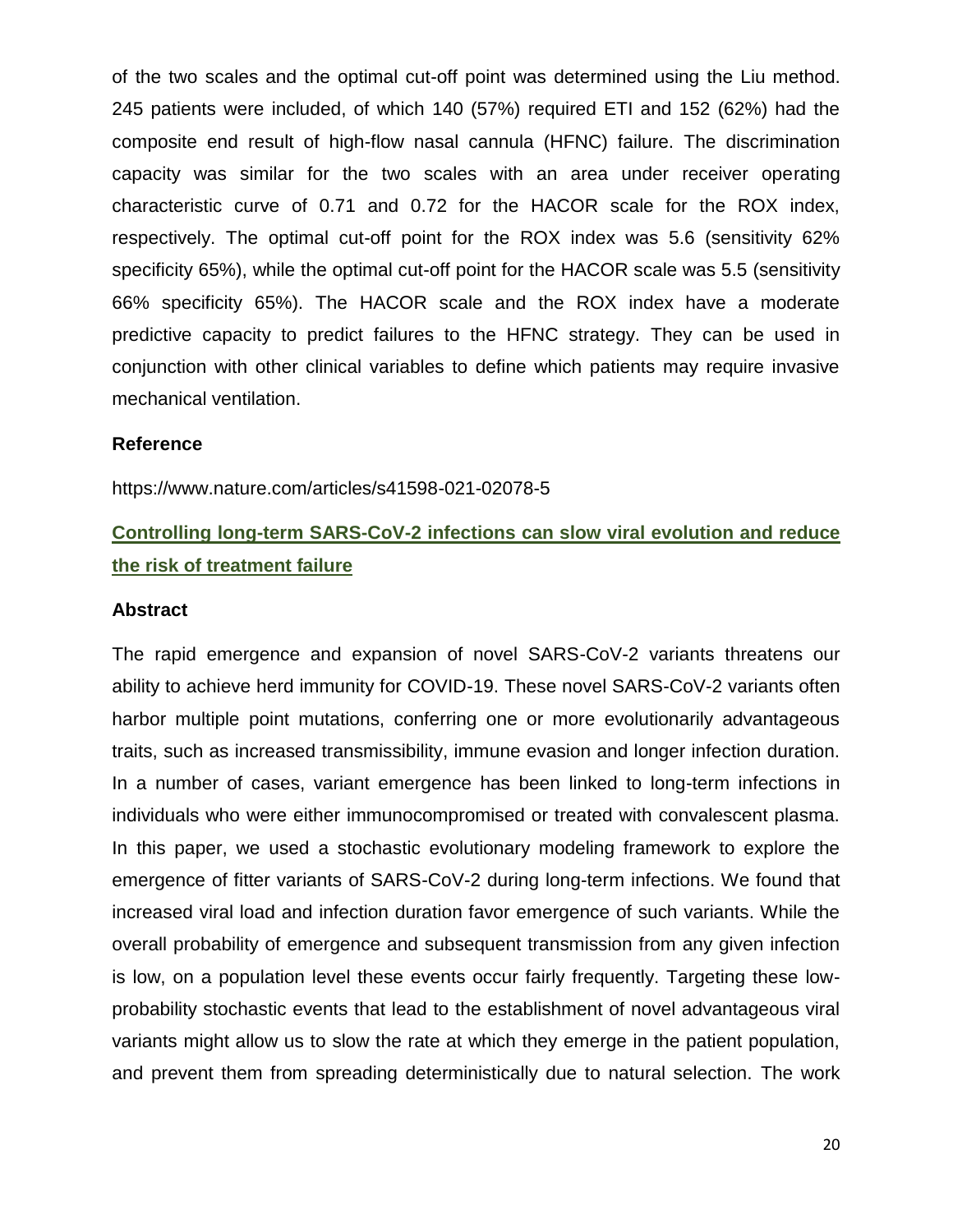thus suggests practical ways to achieve control of long-term SARS-CoV-2 infections, which will be critical for slowing the rate of viral evolution.

### **Reference**

https://www.nature.com/articles/s41598-021-02148-8

### **Pannexin-1 channel opening is critical for COVID-19 pathogenesis**

### **Abstract**

Severe acute respiratory syndrome coronavirus 2 (SARS-CoV-2) rapidly rampaged worldwide, causing a pandemic of coronavirus disease (COVID -19), but the biology of SARS-CoV-2 is under investigation. We demonstrate that both SARS-CoV-2 spike protein and human coronavirus 229E (hCoV-229E) or its purified S protein, one of the main viruses responsible for the common cold, induce the transient opening of Pannexin-1 (Panx-1) channels in human lung epithelial cells. However, the Panx-1 channel opening induced by SARS-CoV-2 is greater and more prolonged than hCoV-229E/S protein, resulting in ATP, PGE2, and IL-1β release. Analysis of lung lavage and tissues indicate that Panx-1 mRNA expression is associated with increased ATP, PGE2, and IL-1β levels. Panx-1 channel opening induced by SARS-CoV-2 spike protein is angiotensin-converting enzyme 2 (ACE-2), endocytosis, and furin dependent. Overall, we demonstrated that Panx-1 is a critical contributor to SARS-CoV-2 infection and should be considered an alternative therapy.

### **Reference**

https://www.cell.com/iscience/fulltext/S2589-0042(21)01449-8

# **COVID-19 genetic risk variants are associated with expression of multiple genes in diverse immune cell types**

### **Abstract**

Common genetic polymorphisms associated with COVID-19 illness can be utilized for discovering molecular pathways and cell types driving disease pathogenesis. Given the importance of immune cells in the pathogenesis of COVID-19 illness, here the effects of COVID-19-risk variants were assessed on gene expression in a wide range of immune cell types. Transcriptome-wide association study and colocalization analysis revealed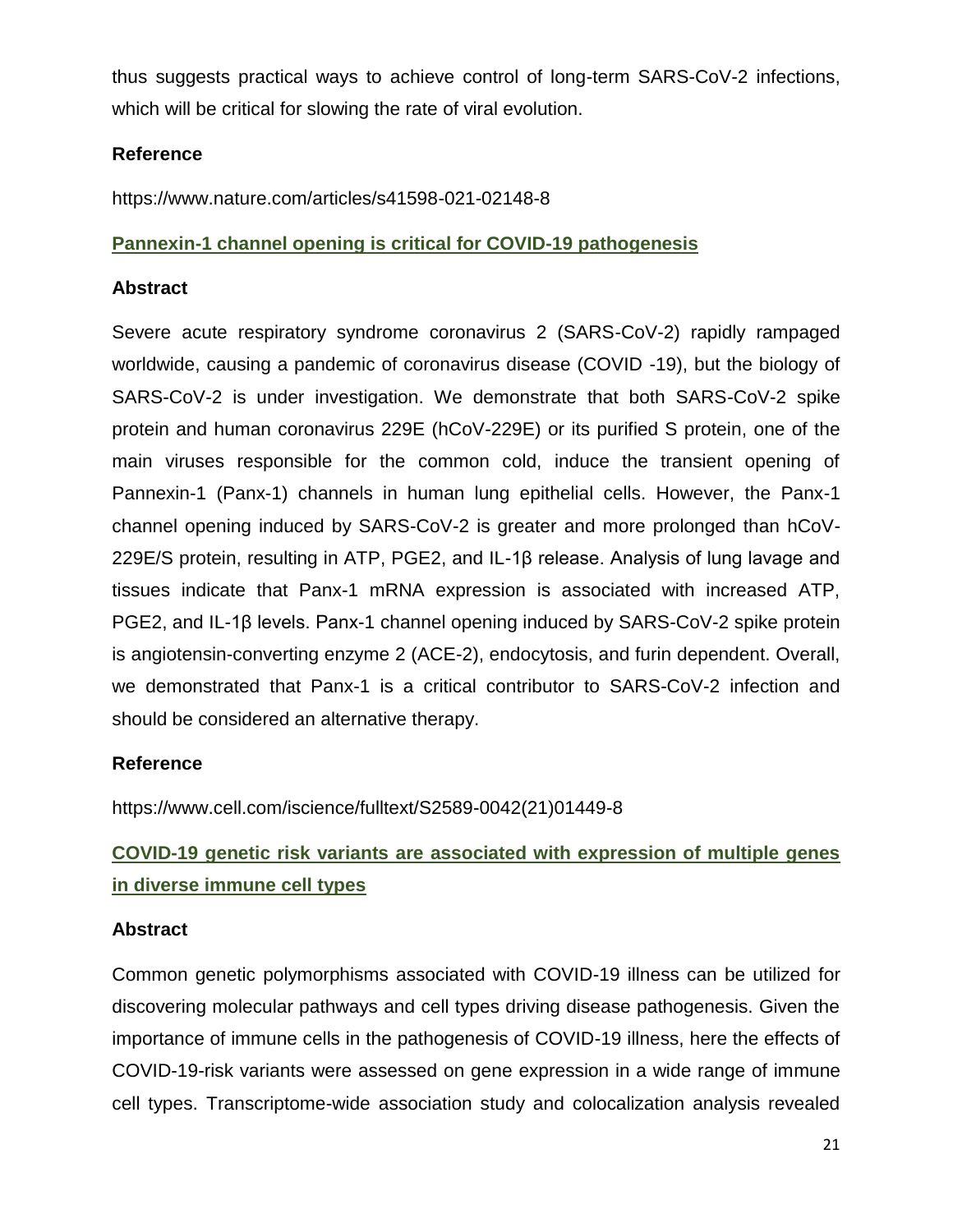putative causal genes and the specific immune cell types where gene expression is most influenced by COVID-19-risk variants. Notable examples include OAS1 in nonclassical monocytes, DTX1 in B cells, IL10RB in NK cells, CXCR6 in follicular helper T cells, CCR9 in regulatory T cells and ARL17A in TH2 cells. By analysis of transposase accessible chromatin and H3K27ac-based chromatin-interaction maps of immune cell types, potentially functional COVID-19-risk variants were prioritized. The study highlights the potential of COVID-19 genetic risk variants to impact the function of diverse immune cell types and influence severe disease manifestations.

### **Reference**

https://www.nature.com/articles/s41467-021-26888-3

### **Publication Date: Nov 18, 2021**

### **Current and future nanoparticle vaccines for COVID-19**

#### **Abstract**

COVID-19 has become a major cause of global mortality and driven massive health and economic disruptions. Mass global vaccination offers the most efficient pathway towards ending the pandemic. The development and deployment of first-generation COVID-19 vaccines, encompassing mRNA or viral vectors, has proceeded at a phenomenal pace. Going forward, nanoparticle-based vaccines which deliver SARS-CoV-2 antigens will play an increasing role in extending or improving vaccination outcomes against COVID-19. At present, over 26 nanoparticle vaccine candidates have advanced into clinical testing, with ∼60 more in pre-clinical development. Here, the emerging promise of nanotechnology in vaccine design and manufacturing was discussed to combat SARS-CoV-2, and highlight opportunities and challenges presented by these novel vaccine platforms.

### **Reference**

https://www.thelancet.com/journals/ebiom/article/PIIS2352-3964(21)00493-X/fulltext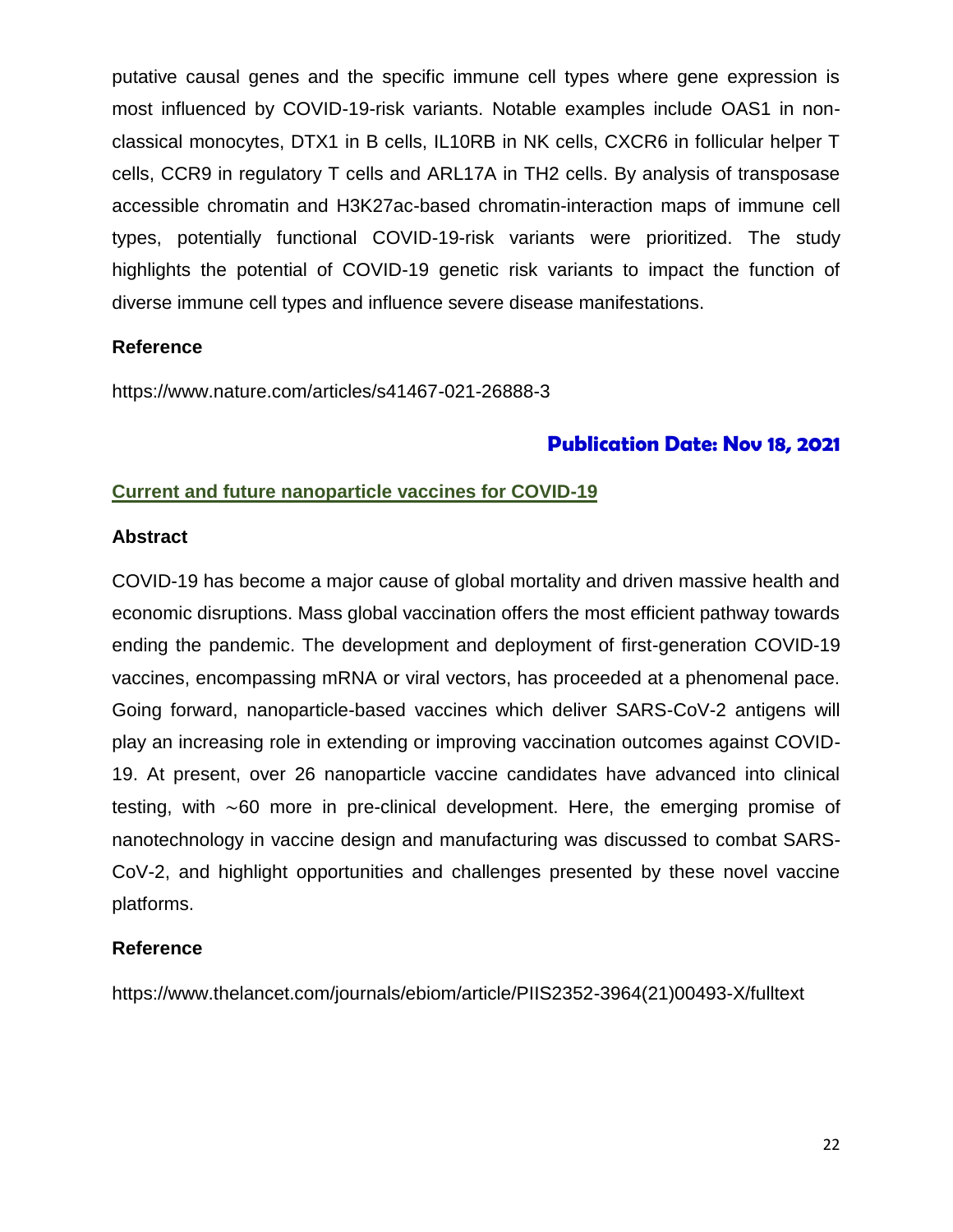# **Development of COVID-19 vaccine using a dual Toll-like receptor ligand liposome adjuvant**

### **Abstract**

A SARS-CoV-2 spike subunit vaccine formulation was developed containing dual TLR ligand liposome adjuvant. The vaccine-induced robust systemic neutralizing antibodies and completely protected mice from a lethal challenge. Two immunizations protected against lung injury and cleared the virus from lungs upon challenge. The adjuvanted vaccine also elicited systemic and local anti-Spike IgA which can be an important feature for a COVID-19 vaccine.

### **Reference**

https://www.nature.com/articles/s41541-021-00399-0

# **Multifactorial seroprofiling dissects the contribution of pre-existing human coronaviruses responses to SARS-CoV-2 immunity**

#### **Abstract**

Determination of SARS-CoV-2 antibody responses in the context of pre-existing immunity to circulating human coronavirus (HCoV) is critical for understanding protective immunity. Here we perform a multifactorial analysis of SARS-CoV-2 and HCoV antibody responses in pre-pandemic (N = 825) and SARS-CoV-2-infected donors (N = 389) using a custom-designed multiplex ABCORA assay. ABCORA seroprofiling, when combined with computational modeling, enables accurate definition of SARS-CoV-2 seroconversion and prediction of neutralization activity, and reveals intriguing interrelations with HCoV immunity. Specifically, higher HCoV antibody levels in SARS-CoV-2-negative donors suggest that pre-existing HCoV immunity may provide protection against SARS-CoV-2 acquisition. In those infected, higher HCoV activity is associated with elevated SARS-CoV-2 responses, indicating cross-stimulation. Most importantly, HCoV immunity may impact disease severity, as patients with high HCoV reactivity are less likely to require hospitalization. Collectively, our results suggest that HCoV immunity may promote rapid development of SARS-CoV-2-specific immunity, thereby underscoring the importance of exploring cross-protective responses for comprehensive coronavirus prevention.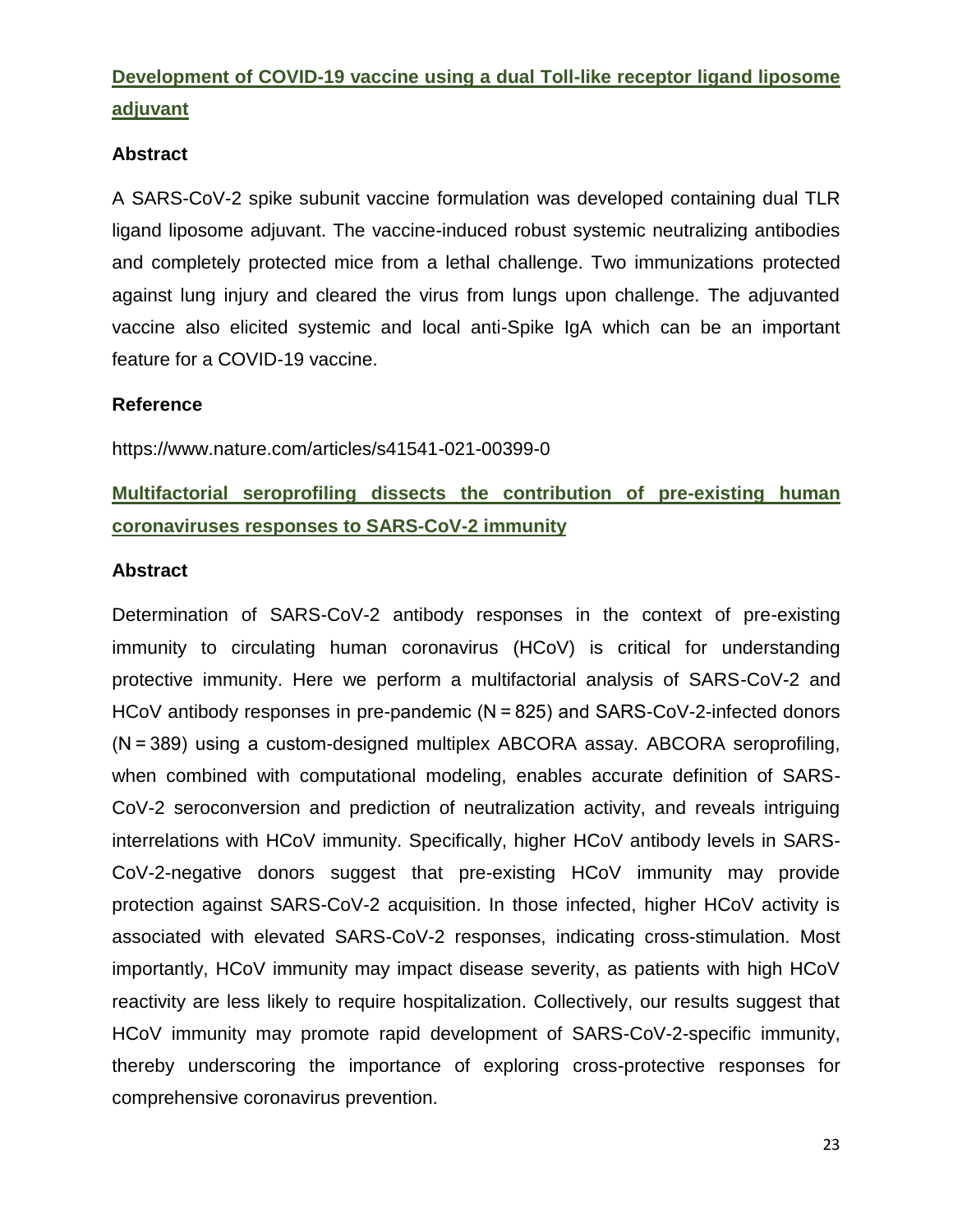#### **Reference**

https://www.nature.com/articles/s41467-021-27040-x

# **Comparative analysis of loop-mediated isothermal amplification (LAMP)-based assays for rapid detection of SARS-CoV-2 genes**

#### **Abstract**

The COVID-19 pandemic caused by SARS-CoV-2 has infected millions worldwide, therefore there is an urgent need to increase our diagnostic capacity to identify infected cases. Although RT-qPCR remains the gold standard for SARS-CoV-2 detection, this method requires specialised equipment in a diagnostic laboratory and has a long turnaround time to process the samples. To address this, several groups have recently reported the development of loop-mediated isothermal amplification (LAMP) as a simple, low cost and rapid method for SARS-CoV-2 detection. Herein we present a comparative analysis of three LAMP-based assays that target different regions of the SARS-CoV-2: ORF1ab RdRP, ORF1ab nsp3 and Gene N. We perform a detailed assessment of their sensitivity, kinetics and false positive rates for SARS-CoV-2 diagnostics in LAMP or RT-LAMP reactions, using colorimetric or fluorescent detection. Our results independently validate that all three assays can detect SARS-CoV-2 in 30 min, with robust accuracy at detecting as little as 1000 RNA copies and the results can be visualised simply by color changes. Incorporation of RT-LAMP with fluorescent detection further increases the detection sensitivity to as little as 100 RNA copies. We also note the shortcomings of some LAMP-based assays, including variable results with shorter reaction time or lower load of SARS-CoV-2, and false positive results in some experimental conditions and clinical saliva samples. Overall for RT-LAMP detection, the ORF1ab RdRP and ORF1ab nsp3 assays have faster kinetics for detection but varying degrees of false positives detection, whereas the Gene N assay exhibits no false positives in 30 min reaction time, which highlights the importance of optimal primer design to minimise false-positives in RT-LAMP. This study provides validation of the performance of LAMP-based assays as a rapid, highly sensitive detection method for SARS-CoV-2, which have important implications in development of point-of-care diagnostics for SARS-CoV-2.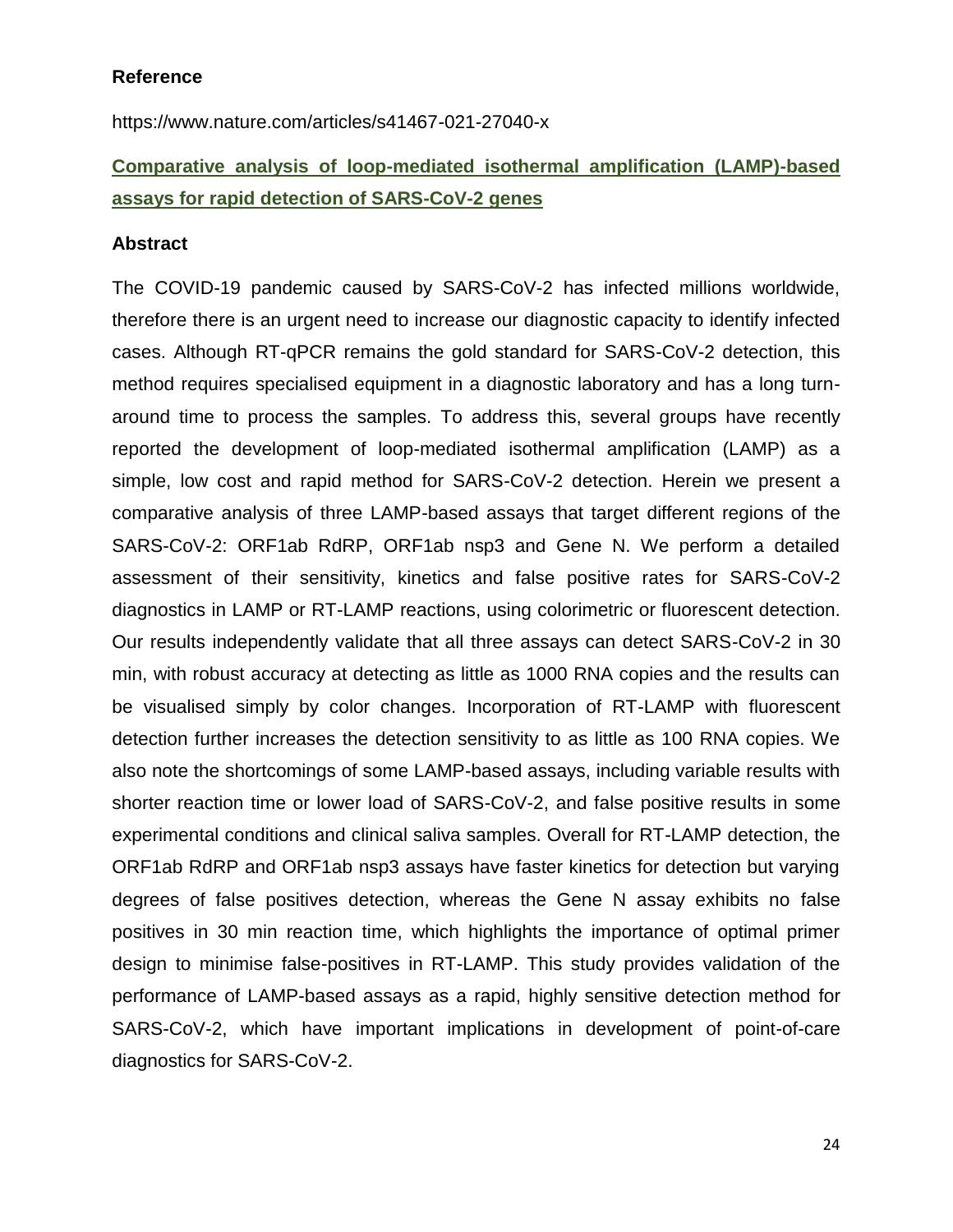### **Reference**

https://www.nature.com/articles/s41598-021-01472-3

# **Allelic variation in class I HLA determines CD8<sup>+</sup> T cell repertoire shape and crossreactive memory responses to SARS-CoV-2**

### **Abstract**

Effective presentation of antigens by HLA class I molecules to CD8+ T cells is required for viral elimination and generation of long-term immunological memory. In this study, we applied a single-cell, multi-omic technology to generate a unified ex vivo characterization of the CD8+ T cell response to SARS-CoV-2 across 4 major HLA class I alleles. We found that HLA genotype conditions key features of epitope specificity, TCR α/β sequence diversity, and the utilization of pre-existing SARS-CoV-2 reactive memory T cell pools. Single-cell transcriptomics revealed functionally diverse T cell phenotypes of SARS-CoV-2-reactive T cells, associated with both disease stage and epitope specificity. The results show that HLA variations significantly influence the CD8+ T cell repertoire shape and utilization of immune recall upon SARS-CoV-2 infection.

### **Reference**

https://www.science.org/doi/10.1126/sciimmunol.abk3070

# **Population impact of SARS-CoV-2 variants with enhanced transmissibility and/or partial immune escape**

### **Abstract**

SARS-CoV-2 variants of concern exhibit varying degrees of transmissibility and, in some cases, escape from acquired immunity. Much effort has been devoted to measuring these phenotypes, but understanding their impact on the course of the pandemic – especially that of immune escape – has remained a challenge. Here, a mathematical model was used to simulate the dynamics of wildtype and variant strains of SARS-CoV-2 in the context of vaccine rollout and nonpharmaceutical interventions. It was shown that variants with enhanced transmissibility frequently increase epidemic severity, whereas those with partial immune escape either fail to spread widely, or primarily cause reinfections and breakthrough infections. However, when these phenotypes are combined, a variant can continue spreading even as immunity builds up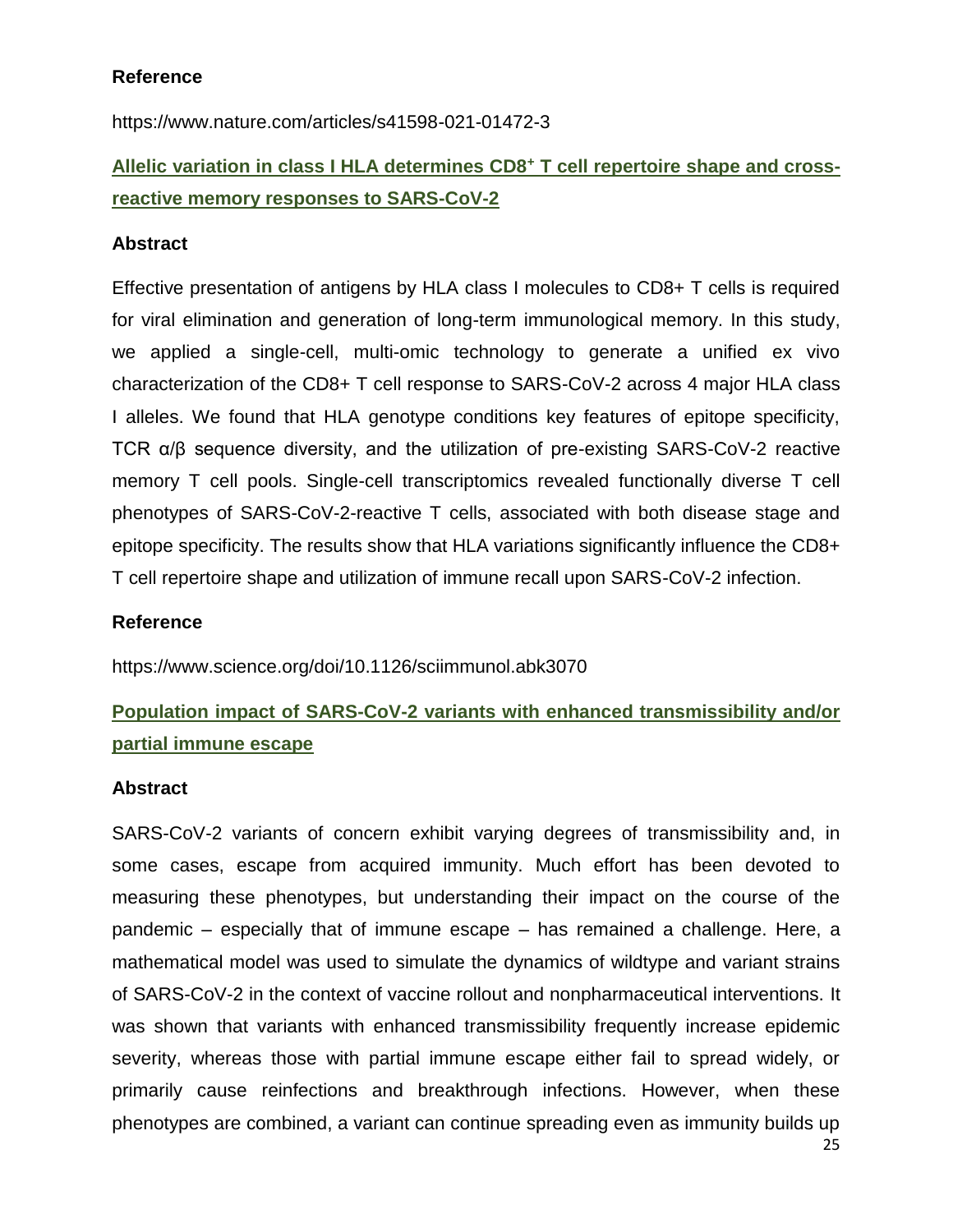in the population, limiting the impact of vaccination and exacerbating the epidemic. These findings help explain the trajectories of past and present SARS-CoV-2 variants and may inform variant assessment and response in the future.

### **Reference**

https://www.cell.com/cell/fulltext/S0092-8674(21)01374-X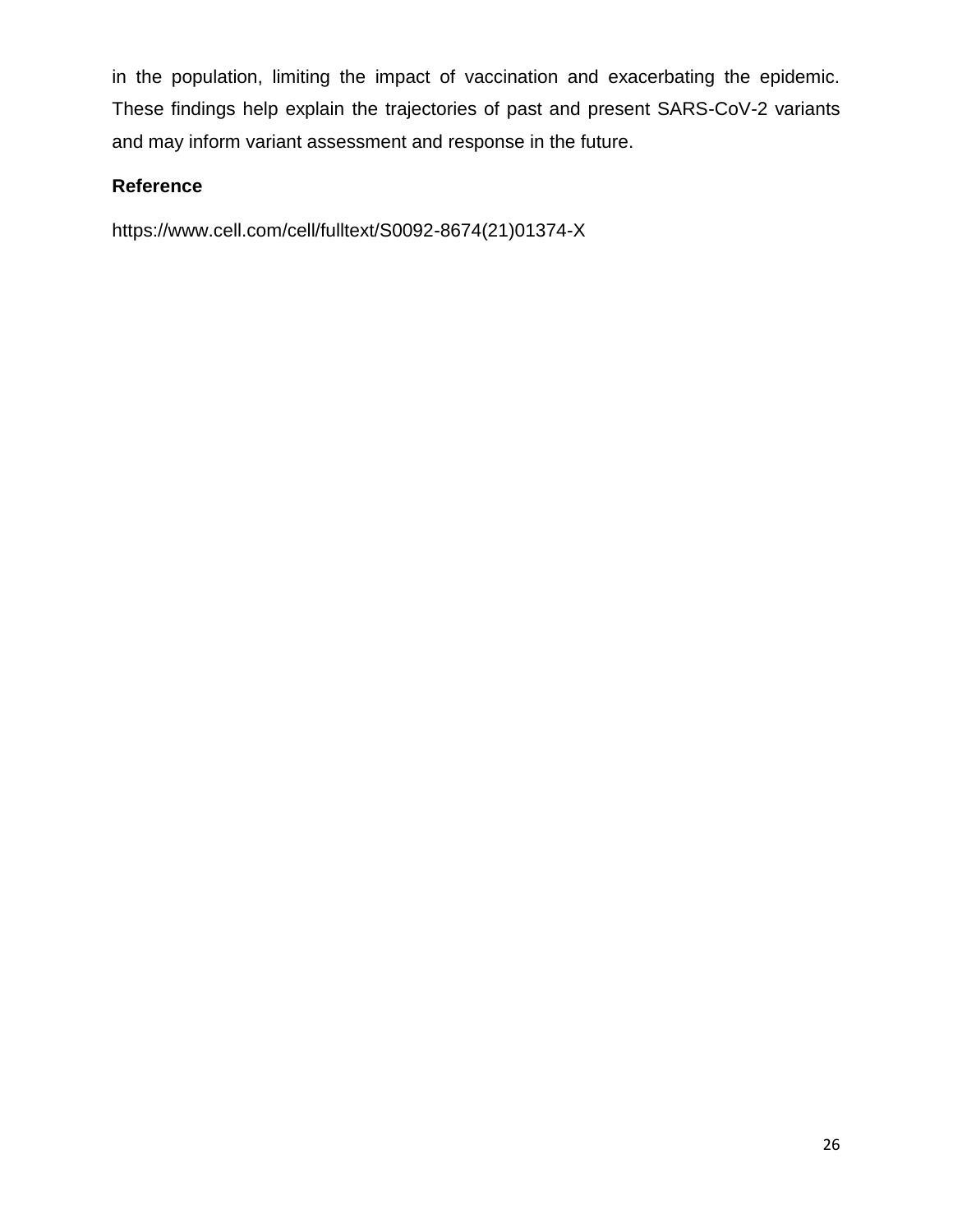# **REPORT**

### **Publication Date: Nov 19, 2021**

# **Nosocomial COVID-19 infection mortality following surgery for severe progressive cervical myelopathy: A case report**

*Introduction*: The unique case of a nosocomial COVID infection acquired after urgent surgical intervention for cervical myelopathy, as well as the sequelae that followed in the postoperative period, was presented.

*Case presentation*: An initially COVID-negative patient underwent urgent surgical intervention for cervical myelopathy with significant neurological deterioration. She underwent an uncomplicated staged anterior cervical discectomy and fusion with corpectomy, as well as a subsequent posterior cervical instrumented fusion within the same hospitalization. The patient would refuse to adhere to standard COVID precautions during her admission and demonstrated rapid decompensation following her particularly uneventful surgeries, ultimately leading to her expiration. A laboratory test confirmed that she had contracted COVID at the time of the patient's death.

*Discussion*: This report highlights the repercussions of COVID-19 infection during the perioperative period and its implications on surgical outcomes. The stresses of surgery and the body's immunosuppressive responses during this time place patients at particular risk for the contraction of this virus. The standard precautions should be followed and vaccination should be considered for surgical candidates prior to their operations, as they become more readily accessible.

### **Reference**

https://www.nature.com/articles/s41394-021-00465-8